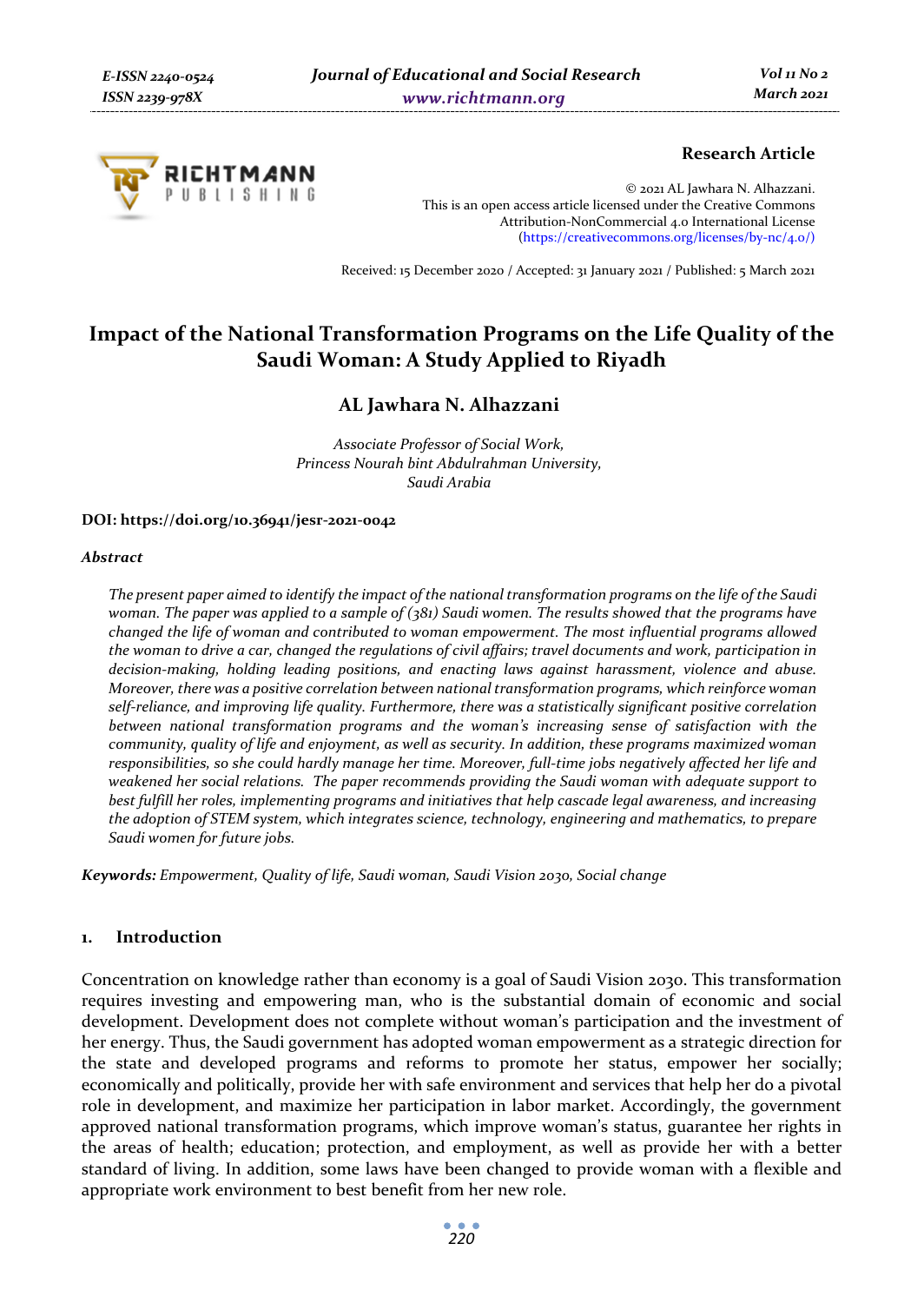#### **2. Statement of the Problem**

Women constitute half of the Saudi community at a rate of  $(49%)$  out of the total population (15 years and over) with similar proportions in most regions, while the average age of Saudi women is 28 years, and half of them are less than 27 years old (General Authority for Statistics, 2020). However, their energies have not been invested because women contribute to labor market less than men. Statistics of the International Labor Organization indicate that the percentage of female workforce in 2019 did not exceed 15.8% (World Bank, 2019).

Studies illustrate that woman faces major challenges that impede her participation in the community. Al-Asfour (2017) revealed that the Saudi working woman face community, organizational and structural challenges, such as the inability to relocate and balance between work tasks and family responsibilities, gender discrimination, as well as limited work opportunities and professional development.

With the approval of the Saudi Vision 2030 in 2016 to modernize and reclassify the country as a "knowledge economy" that requires highly skilled workers and more investments in education, the government has focused on reforming the status of women who rate (58%) of the Saudi university graduates. However, the rate of females with a bachelor degree is 62%, which exceeds their rate at labor market. The low participation of the highly educated women shows a reduction in the government's investment in education.

More than 100,000 Saudi women reach the age of work every year, so the Saudi Vision includes increasing females' participation in workforce to 30% by 2030. Hence, the present paper aimed to identify the impact of the national transformation programs on the life of the Saudi women in the objective domain, represented in health; psychological and social aspects, as well as subjective domain, represented in one's satisfaction with these objective indicators, which affect his/ her sense of satisfaction, safety, and quality of life.

## **3. Questiions**

- 1. What is the impact of the national transformation programs on the life quality of the Saudi woman?
- 2. Which national transformation program affects the life of the Saudi woman the most?
- 3. What is the impact of the national transformation programs on the objective domain of the Saudi woman?

The aforementioned question is answered by testing the following hypotheses:

- There is a statistically significant relation between national transformation programs and improving the economic status of the Saudi woman.
- There is a statistically significant relation between national transformation programs and improving the health status of the Saudi woman.
- There is a statistically significant relation between national transformation programs and improving the social status of the Saudi woman.
- There is a statistically significant relation between national transformation programs and improving the rights of the Saudi woman.
- 4. What is the impact of the national transformation programs on the subjective domain of the Saudi woman?

The aforementioned question is answered by testing the following hypotheses:

- There is a statistically significant relation between national transformation programs and the Saudi woman's self-reliance.
- There is a statistically significant relation between national transformation programs and the Saudi woman's self-reliance.
- There is a statistically significant relation between national transformation programs and the Saudi woman's increased sense of satisfaction.
- There is a statistically significant relation between national transformation programs and the Saudi woman's sense of life quality.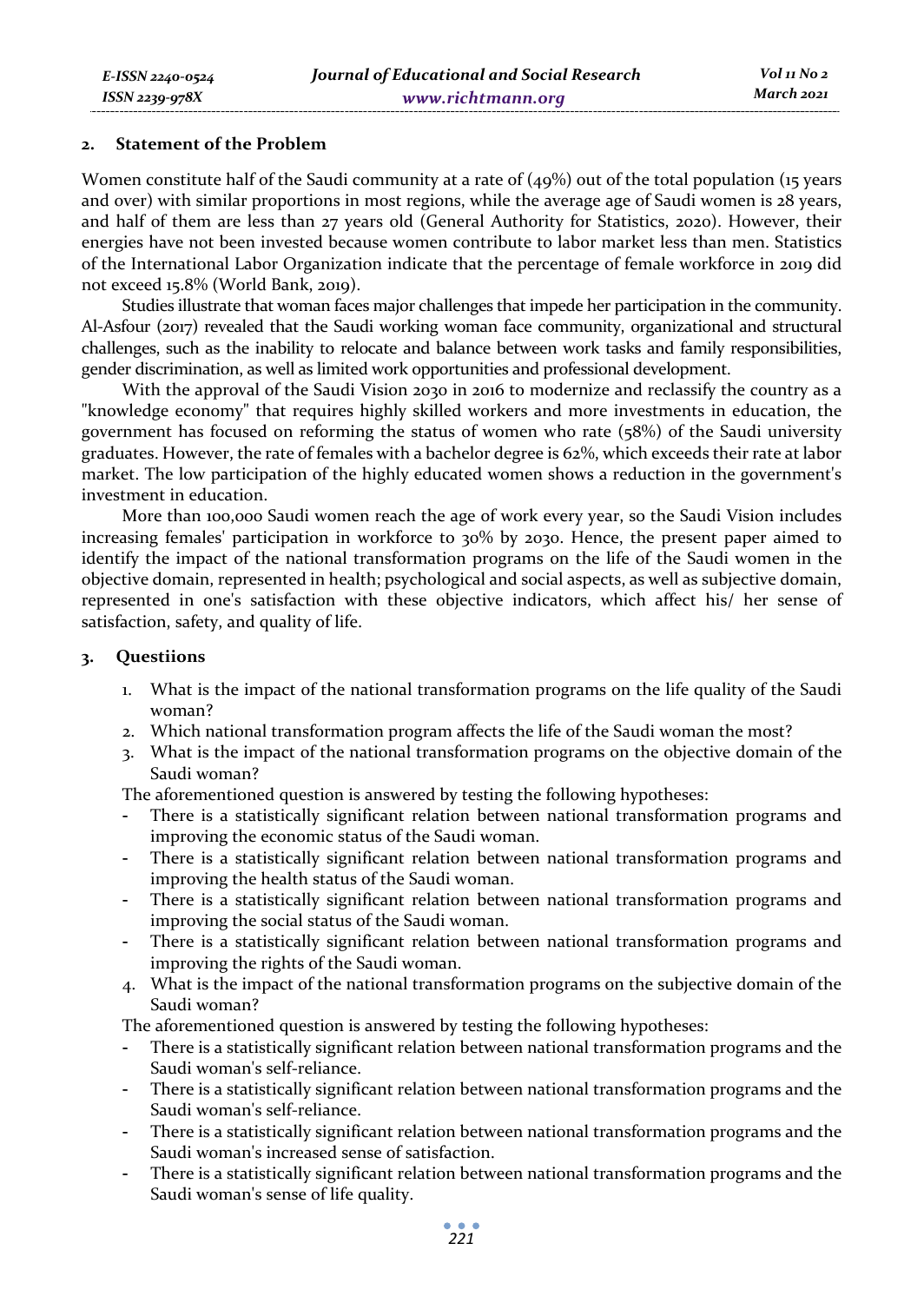## **4. Objectives**

- 1. Identify the impact of the national transformation programs on the life of the Saudi woman.
- 2. Identify the most influential national transformation program.
- 3. Identify the impact of the national transformation programs on the life quality of the Saudi woman in the objective domain, represented in the economic, health, and social aspects as well as rights.
- 4. Identify the impact of the national transformation programs on the life quality of the Saudi woman in the subjective domain, represented in self-reliance and sense of satisfaction as well as quality of life.

## **5. Significance**

The following aspects manifest the significance of the paper:

- The topic is not extensively addressed.
- The paper highlights the Saudi Vision 2030.
- The paper focuses on a topic related to women who are influential, represent half of the community and strongly influence the other half.
- The results benefit the officials in developing the plans that improve the Saudi woman's life.
- The present paper is an indication of further studies that help improve the life quality of Saudi woman.

## **6. Definition of Terms**

*Reflection:* The term is derived from the verb "reflect" (Al-Misbah Al-Monir, 424). The thing reflected on it means affected it. Reflection as a noun denotes an impact and an effect (Lisan Al-Arab, 45). In the present paper, reflection means the positive or the negative impact of the national transformation programs on the life of the Saudi woman.

*Saudi Vision 2030:* It is a post-oil plan that clarifies the long-term Saudi goals and expectations. It is based on the distinctive strengths and capabilities of Saudi Arabia. It relies on three fundamentals (i.e. a vibrant community, a flourishing economy, and an ambitious nation), which help the Saudi citizens realize their aspirations. The vision also comprises a number of programs that represent the approach of how to achieve it under the supervision of the Council of Economic and Development Affairs and by following governance and activating the methods of following and implementing initiatives (https://vision2030.gov.sa). National transformation programs are among the most prominent programs of the vision.

*National transformation programs:*A number of executive programs of Saudi Vision 2030, which build the capabilities and potentials substantial to achieve its goals of the vision. National Transformation Program aims to achieve excellence in government performance, enhance economic capabilities, and raise the level of living services through accelerating the implementation of infrastructure and digital projects as well as involving the beneficiaries in identifying challenges, creating solutions, implementation, and the evaluation of the performance of the program's initiatives. The program involves eight domains: develop healthcare, improve living standards and safety, ensure the sustainability of vital resources, enhance social development and non-profit sector development, achieve excellence in government performance, allow different society segments' access to labor market and raise labor market attractiveness, contribute in empowering private sector, and develop tourism and the national heritage sector. National ttransformation program is procedurally defined as some initiatives that empower woman, overcome the challenges she faces, support her capabilities, and allow her to be a foundation of development.

*Quality of life:* According to the American Psychological Association (APA), quality of life is "the extent to which the individual achieve satisfaction with life". The following are important for a good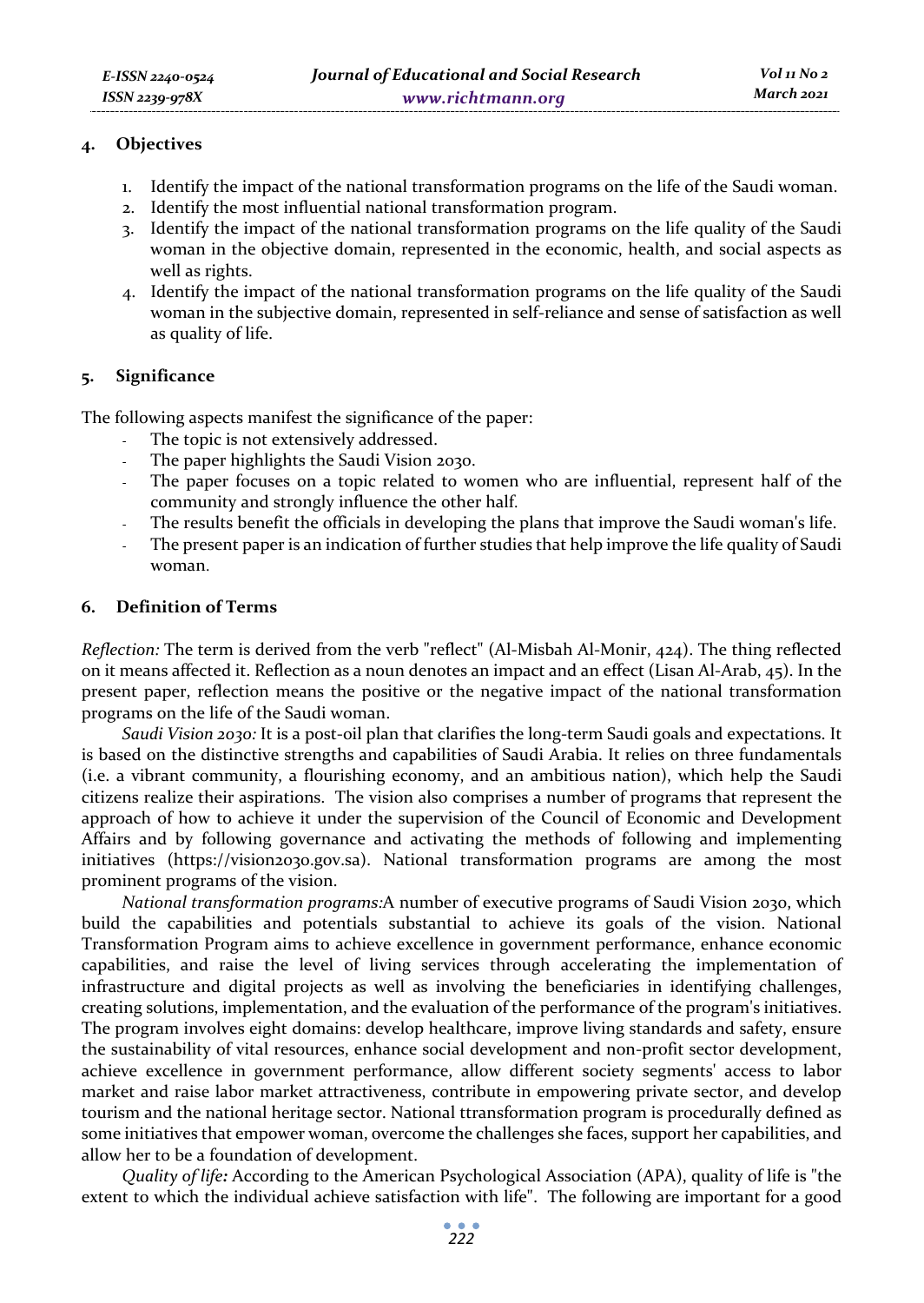quality of life: emotional, material, and physical well-being; engagement in interpersonal relations; opportunities for personal (e.g. skill) development; exercising rights and making self-determining lifestyle choices; and participation in society (Reine, 2003).

Khalil (2010) defines quality of life as "qualitative and quantitative indications of social, health, and economic circumstances as well as their interaction and effect on the persons and communities' acceptance and satisfaction with them as well as their goals". It is also associated with other terms, such as welfare, well-being, development as it means expanding choices and providing man's freedom; rights; and knowledge which is essential for well-being, progress, improvement, betterment, and satisfaction of needs.

## **7. Theoretical Framework**

### *7.1 Life Model*

This paper adopts the life model, which depends on the ecological approach and focuses on the relationship between man and his/her social environment. This model is associated with human development, contributes to experiences comprehension, and focuses on the positive or negative interactions among the persons. In other words, it achieves harmony between man and the environment as well as enables the persons to assume the responsibility of developing their life and the community. Moreover, it depends on the multiple theoretical approach, much knowledge, and social sciences that help different systems achieve their goals (Gitterman & Germain, 2008).

Al-Karkhi (2011) defines quality of life as "the person's sense of contentment and well-being, the ability to satisfy the subjective and objective needs that include the personal aspect, and sense of material and physical well-being as well as social integration". The life model achieves integration between social relationships that help the persons fulfill their roles and achieve their goals. It also uses the positive forces of the persons and the available environmental potentials to eliminate the environmental problems or difficulties and focuses on participation and gaining the skill of problems facing (Abdelatif, 2010).

Furthermore, it is an approach of social work that reduces man's stress and develops creativity. In the meantime, it focuses on the relationship between man and his/her environment, life changes, interactions between persons, and the environmental obstacles to unleash the available capabilities, reduce the environmental pressures, and reinforce growth and life changes (Habib & Hanna, 2016).

## *7.2 Theoretical approaches of quality of life*

## *7.2.1 Cognitive approach*

It focuses on the concept that the nature of one's perception defines his/her sense of quality of life. Within the framework of this perception and the differences it involves, the subjective factors are the most influential ones. This approach is consistent with Schalock (2004) who presented a rank of life quality consisting of eight domains and each domain comprises three indicators, as follows:

| Domain                  | Indicator                                              |
|-------------------------|--------------------------------------------------------|
| Emotional well-being    | Contentment, self-concept, and lack of stress          |
| Interpersonal relations | Interactions, relationships, and support               |
| Material well-being     | Financial status, employment, and housing              |
| Personal development    | Education, personal competence, and performance        |
| Physical well-being     | Health, activities of daily living, and leisure        |
| Self-determination      | Autonomy, goals, and choices                           |
| Social inclusion        | Community integration, community roles, social support |
| Human and legal rights  | Individual rights, group rights, law, and duties.      |

**Source:** Schalock, R. L. (2004).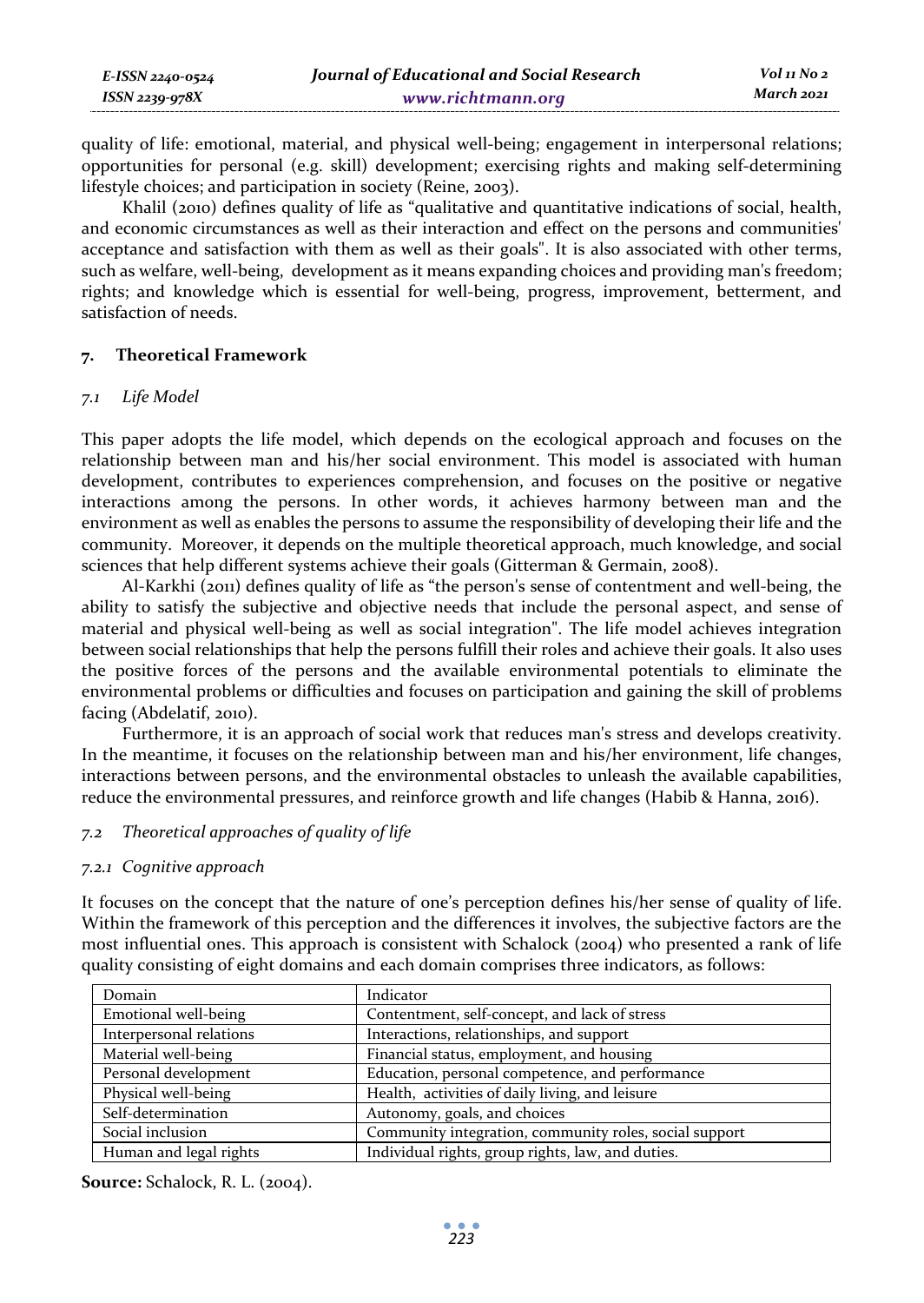#### *7.2.2 Humanistic approach*

It explains the quality of life in the light of self-concept as it focuses on the necessary association between two elements: an organism and a good environment (natural, social, cultural) because life is clarified through the influence of each one on the other. In addition, the reality of human life comprises enormous potentials to achieve the best levels of development and (Rebecca, 2000). The most relevant theory is Ryff theory, which states that the quality of one's life is involved in his/her ability to face issues and solve problems. Development of life stages that reflect his/her sense of life quality provides psychological well-being. The theory addresses the concept of psychological well-being as the individual's sense of life quality affects his/her sense of well-being. Ryff identified six domains of wellbeing, and each domain comprises six characteristics that define the concept of psychological wellbeing, represented in one's positive role in improving life stages.

### *7.2.3 Integrative approach*

Ventegodt, Merrick, and Andersen (2003) indicated that one's perception of his/her life makes him/her personally evaluate what is happening around and form ideas to achieve satisfaction with life. He also presented a theoretical integrated model of life quality including concept of well-being, concept of life, biological system of information, realistic life, achieving needs, as well as other objective factors. *The integrated theory defines the indicators of life quality, as follows:* 

- One's sense of satisfaction makes him/her feel life quality. This sense is achieved by setting realistic goals and struggling to change the environment to match them.
- Satisfying the needs does not create satisfaction and sense of life quality because it a relative issue that varies according to the persons and the environments.
- One's use of his/her potentials in creative activities, good social relations, and significant goals as well as the family that instills a sense of life makes him/her feel the quality of life.

## **8. Methodology**

#### *8.1 Method*

The author adopted the descriptive analytical approach which investigates the present facts related to the nature of the phenomenon or the current situation to get generalizations that allow predicting the future (Ghariba et al., 2011).

#### *8.2 Limits*

The paper comprises the objective domain of the Saudi woman, represented in economic; health; and social levels; as well as rights, and the subjective domain, represented in self-reliance, sense of satisfaction, safety, and sense of quality of life. The sample comprised (382) Saudi woman in Riyadh. Data were collected during the period from 2/4/2020 to 10/6/2020.

## *8.3 Population and Sampling*

Intentional sample, which is one of non-probabilistic samples, was selected. The author uses it if the population is large and similar. He/she also adopts the intentional sample method that consists of specific items representing the population (Badr, 2011). This type of samples never neglects the substantial parts of the population. To ensure the population representation, the following conditions are adopted:

- 1. A Saudi woman living in Riyadh.
- 2. She is not less than 21 or more than 55 to represent the whole generation. The beginning is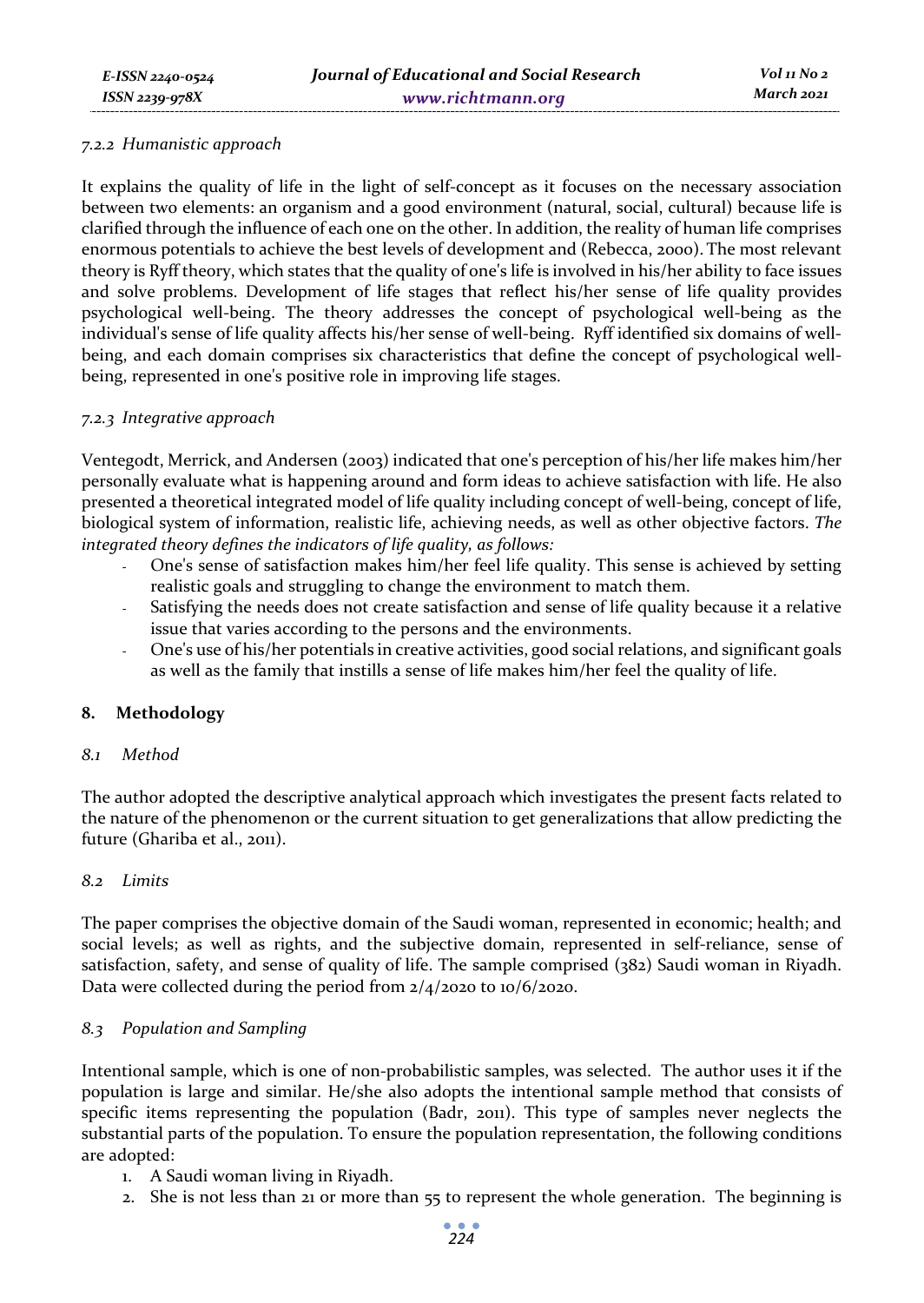the age of 21 because it signifies the age when woman realizes the various influences on her life and the responsibility for her decisions.

3. The population comprises  $(474.787)$  women (www.stats.gov.sa/ar/852). The sample size was defined using the statistical tables prepared by Krejcie and Morgan.

| Age                        | No.            | $\%$          | Age                        | No.            | $\%$          | Age                         | No. | $\frac{0}{0}$ |  |  |
|----------------------------|----------------|---------------|----------------------------|----------------|---------------|-----------------------------|-----|---------------|--|--|
| From 21 to 25              | 130            | 34.1          | From 26 to 30              | 57             |               | 15.0 From 31 to 35          | 26  | 6.8           |  |  |
| From $36$ to $40$          | 39             |               | 10.2 From 41 to 45         | 42             |               | $11.0$ From 46 to 50        | 41  | 10.8          |  |  |
| From 51 to 55              | 46             | 12.1          |                            |                |               |                             |     |               |  |  |
| Education                  | No.            | $\frac{0}{0}$ | Education                  | No.            | $\frac{0}{0}$ | Education                   | No. | $\frac{0}{0}$ |  |  |
| Less than secondary        | Q              | 2.4           | Secondary                  | 44             | 11.5          | University                  |     | 280 73.5      |  |  |
| Postgraduate               | 48             | 12.6          |                            |                |               |                             |     |               |  |  |
| Marital status             | No.            | $\%$          | Social status              | No.            | $\%$          | Social status               | No. | $\%$          |  |  |
| Single                     |                |               | 179 47.0 Married           | 169            | 44.4          | Divorced                    | 21  | 5.5           |  |  |
| Widow                      | 12             | 3.1           |                            |                |               |                             |     |               |  |  |
| Job                        | N <sub>o</sub> | $\%$          | Job                        | N <sub>o</sub> | $\%$          | Job                         | No  | $\%$          |  |  |
| Housewife                  | 81             | 21.3          | Student                    | 109            |               | 28.6 Public sector employee | 100 | 26.2          |  |  |
| Private sector employee    | 51             | 13.4          | Businesswoman              | 18             | 4.7           | Retired                     | 22  | 5.8           |  |  |
| Monthly income             | No.            | $\%$          | Monthly income             | No.            | $\%$          | Monthly income              | No. | $\%$          |  |  |
| Less than 3000 riyals      | 168            | 44.1          | From 3000 to 6000 riyals   | 47             | 12.3          | From 7000 to 10000 riyals   | 61  | 16.0          |  |  |
| From 11000 to 14000 riyals | 40             | 10.5          | From 15000 to 18000 rivals | 28             | 7.3           | From 19000 to 22000 riyals  | 17  | 4.5           |  |  |
| 23000 riyals or more       | 20             | 5.2           |                            |                |               |                             |     |               |  |  |
| Total                      | 381            |               | 100,0                      |                |               |                             |     |               |  |  |

**Table (1):** The demographic characteristics of the participants

## *8.4 Tool*

Based on the nature of the data required to test the hypotheses of the paper and the adopted approach, the author found that the questionnaire is the most appropriate tool to achieve the objectives of the paper and test its hypotheses. The author designed it according to the previous pieces of literature relevant to the topic of the paper. The final form of the questionnaire comprised three sections:

- Section one covers age group, educational level, marital status, job, and monthly income.
- Section two handles the variables that measure the impact of national transformation programs on the life of the Saudi woman.
- Section three includes the variables that define the impact of national transformation programs on the life of the Saudi woman in the objective domain represented in the economic; health; and social aspects as well as rights, and the subjective domain represented in self-reliance, sense of satisfaction, achieving safety, and sense of life quality. To evaluate the participants' responses, the author designed the questionnaire according to the threepoint Likert scale, which involved the following items: Yes with a high degree ( 2.35-3.00), yes with an average degree ( $1.68-2.34$ ), and no effect ( $1-1.67$ ).

To verify that the tool was designed to estimate the participants' responses and the items were comprehensive and appropriate, the author adopted two types of validity:

*Face validity:* The first form of the questionnaire comprised (48) items, distributed to the domains. It was reviewed by  $(14)$  reviewers, who modified it and reduced the items to  $(42)$ .

*Validity of the internal consistency:* After verifying face validity of the tool, it was applied to a pilot sample of (36) women (aged 21 to 55), who were randomly selected. Furthermore, Pearson correlation coefficient was estimated between the score of each item and the total score of the domain. The results showed that the values of correlation coefficients between the item and its domain were positive and statistically significant at the level of (0.05) or less, which indicates that all items were highly valid and the internal consistency between the items was high. Accordingly, the items and domains were valid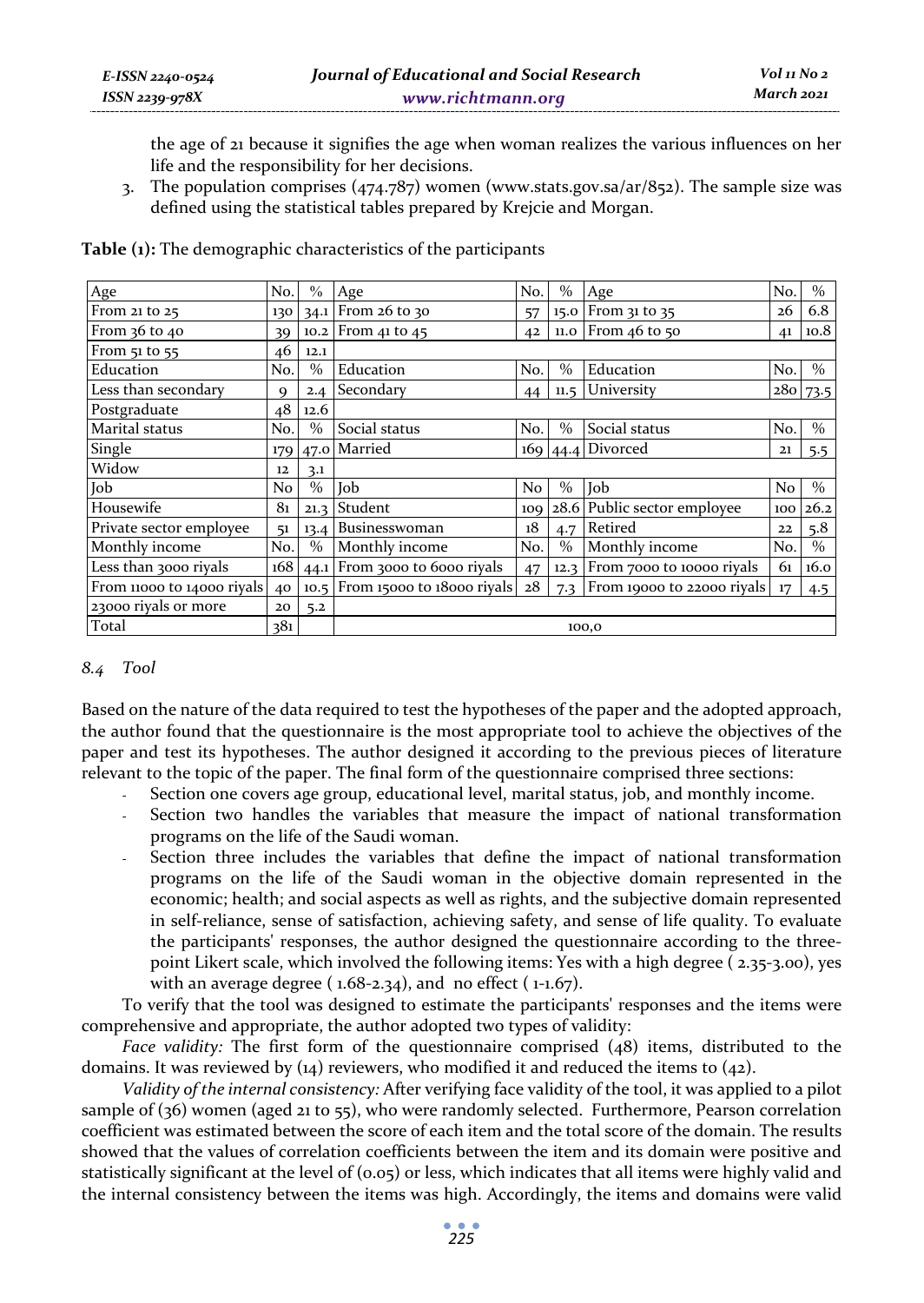and appropriate for field testing.

*E-ISSN 2240-0524 ISSN 2239-978X*

To measure reliability, Cranach's alpha  $(\alpha)$  was adopted. The results demonstrated that the value of Cronbach's alpha was high for all domains and ranged from  $(o.62)$  to  $(o.75)$ , which suggests that the tool was highly reliable and appropriate for field testing. The author also used split half method, where she divided the variables to single and pair items. To estimate their correlation coefficient, she adopted the scores of the two halves. To estimate reliability coefficient of the scale, Spearman Brown equation was applied. The results showed high correlation coefficients (0.82 for the objective aspect, 0.78 for the subjective aspect, and 0.81 for the reliability of the questionnaire).

## **9. Results**

**Table (2):** Impact of the National Transformation Programs of the life of the Saudi woman

| Impact                     | No. | $\frac{0}{0}$ |
|----------------------------|-----|---------------|
| My life changed a lot      | 59  | 15.5          |
| My life moderately changed | 229 | 60.1          |
| My life did not change     | Q?  | 24.4          |
| Total                      | 381 | 100,0         |

The results revealed that the impact of the National Transformation Programs on the life of the Saudi woman was varying degrees; (60.1%) of the participants reported that the programs moderately changed their life,  $(15.5\%)$  claimed that they changed their life a lot, and  $(24.4\%)$  stated that the programs did not affect their life. Accordingly, the programs changed the life of the participants with a percentage of  $(75.6\%)$ .

These results are consistent with Yassin (2018), who contended that Vision 2030 and the subsequent decisions positively affected the development of the woman's talents and the investment of her capacities as well as provided the appropriate opportunities to build her future, the safe environment and services that facilitate carrying out the national duties. Swigonski and Raheim (2011) claim that social workers seek to broaden and enhance their understanding of the impact of the environment on a woman's quality of life and assess the interaction between the person and the environment.

**Table (3):** The national transformation programs that affect the life of the Saudi woman the most

| Program                                                      | No. | $\frac{0}{0}$ | Rank         |
|--------------------------------------------------------------|-----|---------------|--------------|
| Provide new opportunities for woman in labor market          | 167 | 43.8          | $\mathbf{z}$ |
| Empower woman to hold leadership positions                   | 131 | 34.4          |              |
| Woman's participation in decision making                     | 135 | 35.4          |              |
| Allow woman to drive and facilitate her movement             | 226 | 59.3          |              |
| Allow woman to travel and work                               | 165 | 43.3          |              |
| Equalization of opportunities between woman and man          | 107 | 28.1          |              |
| Enact laws against violence and abuse                        | 129 | 33.9          |              |
| harassment Enact laws against                                | 125 | 32.8          |              |
| Establish courts of personal status to consider family cases | 105 | 27.6          | 10           |
| Maximize women's sport                                       | 111 | 29.1          |              |

The results illustrated that all programs have affected the life quality of the Saudi women with varying degrees, but the most influential programs are associated with mobility, work, and travel. Al- Saigh (2013) stated that the greatest challenge for the woman was man's domination. To improve woman's status and reduce man's domination, the government allowed her to drive a car, participate in decisionmaking, and hold leadership positions; and changed the regulations of civil affairs; travel documents and work.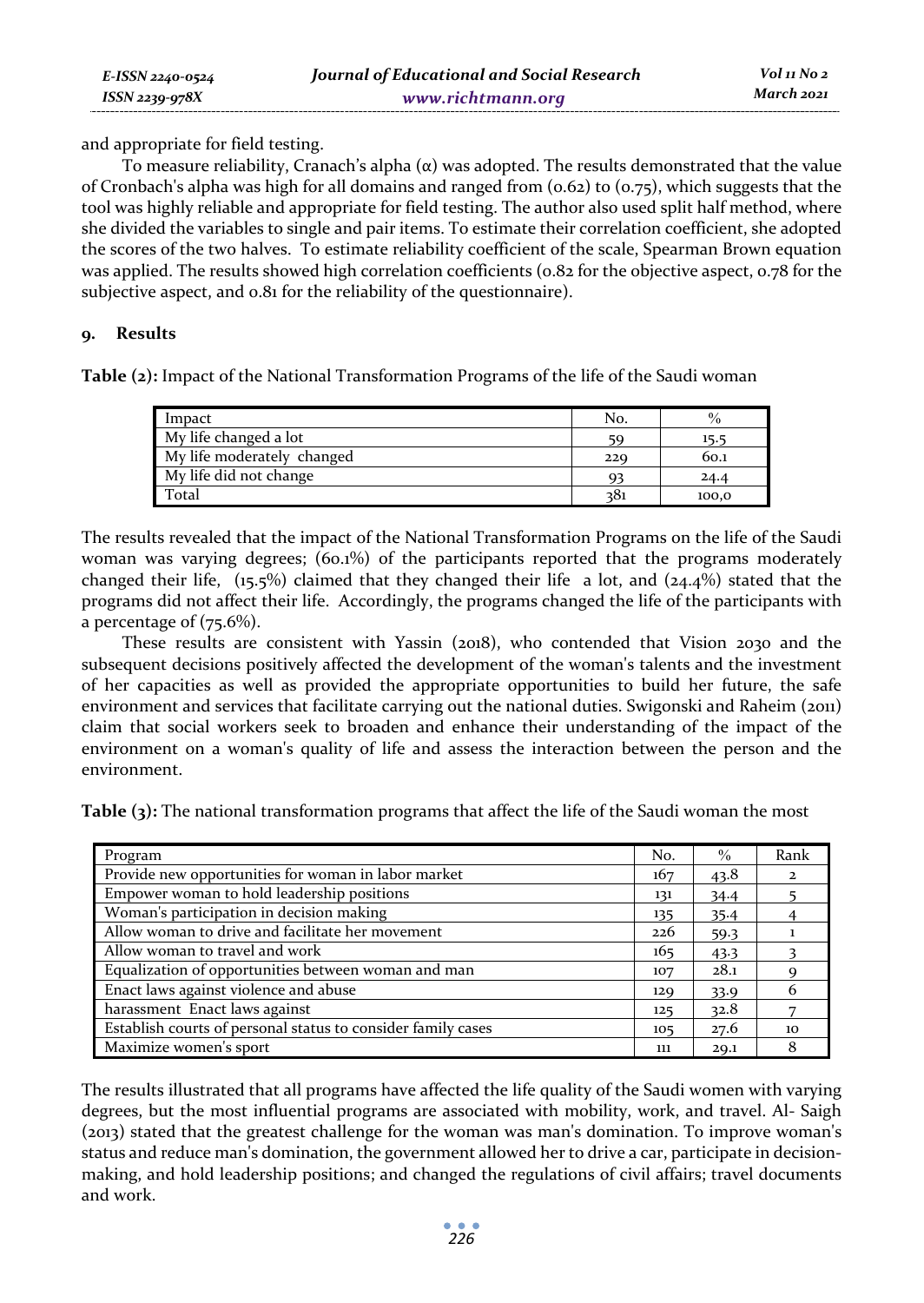*E-ISSN 2240-0524 ISSN 2239-978X*

The results are consistent with Gorondutse et al. (2019) that equality between man and woman and governmental support for woman reinforce the effectiveness of her role in leadership positions. The result is consistent with Al-Zahrani and Al-Hamami (2018) that the obstacles related to the community's perception of the woman greatly impede her empowering. Albasri (2019) revealed that the five barriers that contributed to a glass ceiling were culture, social segregation, discrimination, institutional barriers, and personal barriers.

The programs of protection against violence were the most influential ones, as some Saudi women face domestic violence whose rate is not defined due to lack of statistics and not reporting all cases to the official authorities. Badawi (2017) showed that women in Riyadh multiple types of violence and social violence was the most prevalent. Moreover, women aged 25-35 and the less educated ones were highly exposed to violence.

Eldoseri et al. (2014) showed a gap between the prevalence of violence, especially spousal violence, and access to services because women hesitate to report violence because of family control, which considers this a private issue. This result is consistent with the results of the family safety study that the official numbers of the victims of domestic violence are less than the real numbers. In addition, regulations should be enacted to protect women against all types of violence.

Enacting the anti-harassment law is influential program and was ranked seventh with a percentage of (32.8%) due to the Saudi women's need for deterrent laws that protect against harassment, especially after the new openness. Hamza (2017) revealed that enacting the deterrent laws that prevent harassment improves the woman's work environment and creates professional stability

McLaughlin and Blackstone (2017) indicated that sexual harassment increases financial stress largely by precipitating job change and can significantly alter women's career attainment. Programs of maximizing females sport and equalization of opportunities between woman and man was ranked before the last because these aspects did not add new services as sports clubs are accessible and sports are practiced at private and public universities and schools.

The establishment of courts of personal status to consider family cases was ranked last because judiciary did justice to women in family cases. Suffering resulted from routine procedures or woman's inability to reach the judicial authorities. Accordingly, these programs adopted a comprehensive approach to empower woman. Shamlawi and Al-Heit (2019) illustrated that woman empowerment should focus on the economic, social and political domains because woman needs to access education, training, technology as well as financial and official services.

| Aspects of objective domain | Mean | Deviation | Relative<br>weight | $(\mathrm{T})$<br>value | Significance<br>level | Rank         |
|-----------------------------|------|-----------|--------------------|-------------------------|-----------------------|--------------|
| Economic aspects            | 2.10 | 0.23      | 70.0               | 8.38                    | 0.000                 |              |
| Health aspects              | 2.57 | 0.37      | 85.6               | 30.7                    | 0.000                 |              |
| Social aspects              | 2.43 | 0.34      | 81.0               | 24.52                   | 0.000                 | $\mathbf{2}$ |
| Rights aspects              | 2.35 | 0.30      | 78.3               | 22.29                   | 0.000                 |              |
| All aspects                 | 2.27 | 0.19      | 75.7               | 28.82                   | 0.000                 |              |

**Table (4):** The impact of the national transformation programs on the objective domain of the Saudi woman's life

The results showed that the arithmetic means of the subjective aspects were higher than the average value of the scale (2), and (T) value was (24.52, 22.29, 30.7, 8.38, and 28.82), which are statistically significant values at the level of (0.05) or less. Moreover, the arithmetic means of the agreement ranged from (2.10) to (2.57). Furthermore, the national transformation programs greatly influenced the health, social and rights aspects, but they moderately affected the economic aspects. Their effect on health aspects was ranked first according to the prominent achievements in health sector. Data of The World Health Organization indicate that the Saudi health care system was ranked 26 among 190 systems worldwide in 2017 (Towards Sustainable Development in Saudi Arabia Report, 2018).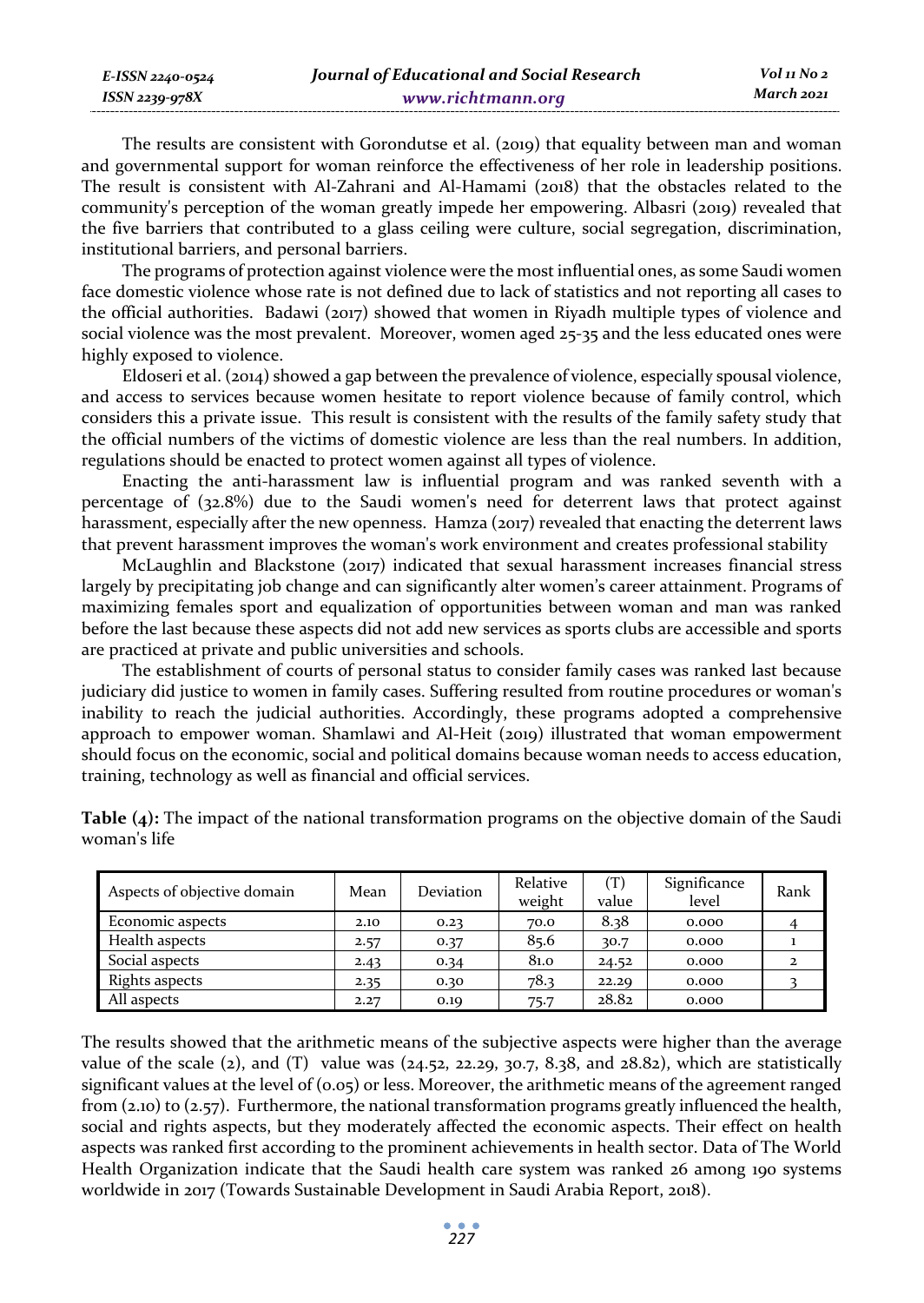| E-ISSN 2240-0524    | Journal of Educational and Social Research | Vol 11 No 2 |
|---------------------|--------------------------------------------|-------------|
| $ISSN$ 2239-97 $8X$ | www.richtmann.org                          | March 2021  |

Social aspects was ranked second as the changes of woman status are remarkable. Mubarak (2012) revealed that appropriate environmental conditions and good social relations help the woman feel the quality of life. Al-Sahli (2015) indicated that low quality of woman's social life in Saudi Arabia results from the ideology of the community, where customs and traditions restrict the woman's relationships and interaction with others. Rights aspects were ranked third. This result is consistent with Varshney (2019) that the new era is an important transitional phase for the woman because it empowers her. However, she is still facing some challenges, such as unawareness of her rights, traditions, and inequality between man and woman.

Shoukair et al. (2018) recommended modifying the laws that restrict woman's activities and maximizing the regulations that protect her rights. Change in the economic aspects was ranked last because the programs fundamentally aimed to enable the woman to participate in the community rather than causing material change. These results are consistent with Sabir and Zenaidi (2019) that the changes associated with Vision 2030 indirectly affect the macroeconomic level, but their impact on the life of the Saudi women, families, and children is noticeable in reducing poverty, enhancing educational prospects, achieving well-being, and maximizing satisfaction.

**Table (5):** Linear regression results of the impact of national transformation programs on the life of the Saudi woman in the objective domain (economic, health, social, and rights aspects)  $(n = 381)$ 

| Objective domain | <b>Beta</b> | ᠇᠇   |       |       | Sign  |
|------------------|-------------|------|-------|-------|-------|
| Economic aspects | 0.21        | 4.17 | 17.41 | 0.044 | 0.000 |
| Health aspects   | 0.154       | 3.04 | 9.23  | 0.024 | 0.003 |
| Social aspects   | 0.181       | 3.58 | 12.83 | 0.033 | 0.000 |
| Rights aspects   | 0.163       | 3.23 | 10.40 | 0.027 | 0.001 |
| All aspects      | 0.219       | 4.38 | 19.14 | 0.048 | 0.000 |

\* Independent variable: National transformation programs \* Dependent variable: Aspects of the objective domain

(T) Value is (2.390), (F) value is 3.47 (P = 0.05) and F = 5.78 (P = 0.01).

Table (5) shows a statistically significant relationship between the national transformation programs and the aspects of the objective domain, where significance level was at lower than  $(0.05)$ . The result of the linear regression asserts the positive correlation between both of them. In addition, Beta coefficient for the economic, social, rights and health aspects was  $(0.210)$ ,  $(0.181)$ ,  $(0.163)$  and  $(0.154)$ , respectively. It is statistically significant at a level lower than (0.05).

In terms of the  $1<sup>st</sup>$  hypothesis, the results demonstrated a statistically significant relationship between the national transformation programs and the improvement of the economic level of the Saudi woman, as chi-square value was (9.93) at a significance level of (0.042). Moreover, the economic level of (49.6%) of the participants moderately improved, the level of  $(n.5%)$  greatly improved, and that of (1.3%) slightly improved. This result asserts that the national transformation programs positively affected the economic level of the Saudi woman.

**Table (6):** The impact of the national transformation programs on the economic level of the Saudi woman

| Agreement<br>Item            |               | Agree | Somewhat<br>agree |      |      | Disagree Mean Deviation | <b>Relative</b><br>weight value | (T)    | $\frac{1}{\sqrt{1-\frac{1}{2}}\sqrt{1-\frac{1}{2}}\sqrt{1-\frac{1}{2}}\sqrt{1-\frac{1}{2}}\sqrt{1-\frac{1}{2}}\sqrt{1-\frac{1}{2}}\sqrt{1-\frac{1}{2}}\sqrt{1-\frac{1}{2}}\sqrt{1-\frac{1}{2}}\sqrt{1-\frac{1}{2}}\sqrt{1-\frac{1}{2}}\sqrt{1-\frac{1}{2}}\sqrt{1-\frac{1}{2}}\sqrt{1-\frac{1}{2}}\sqrt{1-\frac{1}{2}}\sqrt{1-\frac{1}{2}}\sqrt{1-\frac{1}{2}}\sqrt{1-\frac{1}{2}}\sqrt{1-\frac{1}{2}}\sqrt{1-\frac$<br>level |  |
|------------------------------|---------------|-------|-------------------|------|------|-------------------------|---------------------------------|--------|-------------------------------------------------------------------------------------------------------------------------------------------------------------------------------------------------------------------------------------------------------------------------------------------------------------------------------------------------------------------------------------------------------------------------------|--|
| My economic level            | F             | 61    | 161               | 159  |      | 0.72                    | 58.1                            |        | 0.001                                                                                                                                                                                                                                                                                                                                                                                                                         |  |
| improved.                    | $\frac{0}{0}$ | 16.0  | 42.3              | 41.7 | 1.74 |                         |                                 | $-7.0$ |                                                                                                                                                                                                                                                                                                                                                                                                                               |  |
| I have more opportunities    | F             | 140   | 156               | 85   |      | 0.76                    |                                 |        |                                                                                                                                                                                                                                                                                                                                                                                                                               |  |
| of education and work.       | $\frac{0}{0}$ | 36.7  | 40.9              | 22.3 | 2.14 |                         | 71.5                            | 3.7    | 0.001                                                                                                                                                                                                                                                                                                                                                                                                                         |  |
| I am satisfied with work and | $\mathbf{F}$  | 184   | 159               | 38   |      | 0.66                    |                                 |        |                                                                                                                                                                                                                                                                                                                                                                                                                               |  |
| study environment.           | $\%$          | 48.3  | 41.7              | 10.0 | 2.38 |                         | 79.4                            | 11.3   | 0.001                                                                                                                                                                                                                                                                                                                                                                                                                         |  |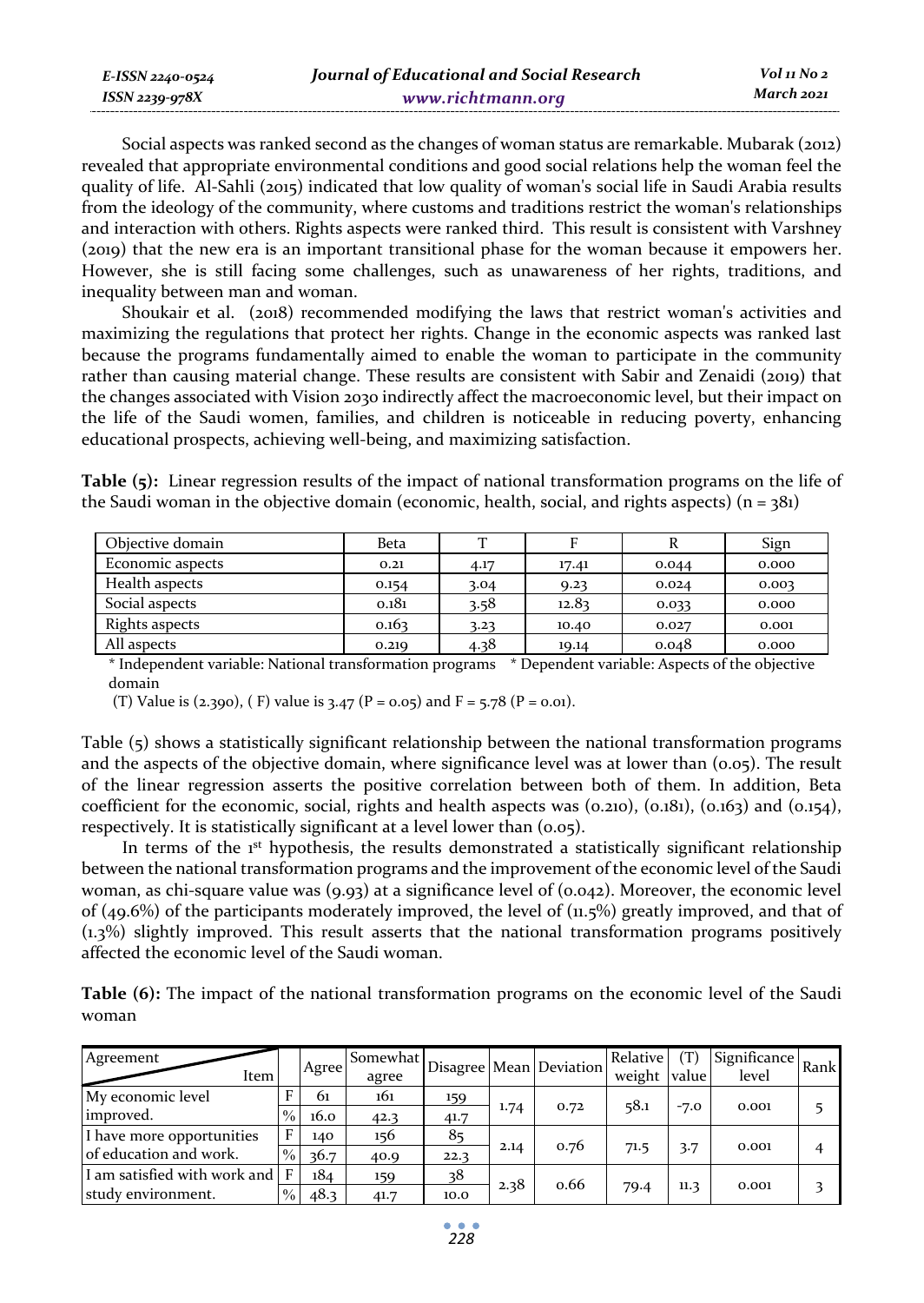*E-ISSN 2240-0524 ISSN 2239-978X*

## *Journal of Educational and Social Research www.richtmann.org*

| Agreement<br>Item             |               | Agree | Somewhat<br>agree |      |      | Disagree Mean Deviation | Relative<br>weight | (T)<br>value | Significance Rank<br>level |   |
|-------------------------------|---------------|-------|-------------------|------|------|-------------------------|--------------------|--------------|----------------------------|---|
| I am badly paid because I     | F             | 39    | 106               | 236  | 1.48 |                         |                    |              |                            | 6 |
| am woman.                     | $\frac{0}{0}$ | 10.2  | 27.8              | 61.9 |      | 0.67                    | 49.3               | $-15.2$      | 0.001                      |   |
| I find it difficult to manage | F             | 77    | 128               | 176  |      |                         | 58.0               | $-6.6$       |                            |   |
| my expenses.                  | $\frac{0}{0}$ | 20.2  | 33.6              | 46.2 | 1.74 | 0.77                    |                    |              | 0.001                      |   |
| I am satisfied with my        | F             | 208   | 145               | 28   |      | 0.63                    | 82.4               |              |                            |   |
| standard of living.           | $\frac{0}{0}$ | 54.6  | 38.1              | 7.3  | 2.47 |                         |                    | 14.6         | 0.001                      |   |
| I can get my needs on my      | [ك            | 206   | 145               | 30   |      |                         | 82.1               |              |                            |   |
| own.                          | $\%$          | 54.1  | 38.1              | 7.9  | 2.46 | 0.64                    |                    | 14.1         | 0.001                      | 2 |
| Total mean                    |               |       |                   | 2.10 | 0.23 | 70.0                    | 3.7                | 0.001        |                            |   |

Table (6) indicates that satisfaction with the standard of living was ranked first with a mean of (2.47), the woman's ability to get her own needs was ranked second with a mean of  $(2.46)$ , satisfaction with work and study environment was ranked third a mean of (2.38), and the availability of job and study opportunities was ranked fourth with a mean of  $(2.14)$ . Accordingly, the national transformation programs contributed to woman's satisfaction with the standard of living because they provided more job opportunities. Al-Shalhoub (2017) reported that the substantial aspects of the Saudi woman's empowerment are educational empowerment, economic empowerment, and sufficient income that meet her needs.

Improvement of the economic status and the inability to manage expenses was ranked fifth with a mean of  $(1.74)$ . The programs did not directly improve the economic status of the participants because they did not focus on improving the economic status because of the availability of the government programs, such as social security programs, citizen account, and incentive aid. The item of "I am badly paid because I am a woman" was ranked sixth with a mean of (1.48). According to Likert scale, it signifies disagree, suggesting the inappropriateness of this item as (40%) of females' jobs offered by public sector and the governmental authorities apply civil service regulations to both genders.

Al-Talbi (2017) showed that the economic inflation in Saudi Arabia caused further issues, especially for the widows and divorced women, so they have to find a job. These results are inconsistent with Asfour et al. (2017) demonstrated that gender segregation at work negatively affected woman's professional development. Williams et al. (2012) indicated that gender segregation at work played an important role in allocating rewards and relationships between men at work might be built in a way that harms woman.

In terms of the  $2<sup>nd</sup>$  hypothesis, the results illustrated a statistically significant relationship between the national transformation programs and the improvement of the health level of the Saudi woman, as chi-square value was  $(9.31)$  at a significance level of  $(0.042)$ . Moreover, health level of  $(48.0\%)$  of the participants greatly improved and the level of (11.5%) slightly improved. This result asserts that the national transformation programs positively affected the health level of the Saudi woman.

| Agreement<br>Item                   |               |      | Agree Undecided Disagree Mean Deviation |      |      |      | Relative<br>weight value | (T)     | Significance Rank<br>level |  |
|-------------------------------------|---------------|------|-----------------------------------------|------|------|------|--------------------------|---------|----------------------------|--|
| I have adequate treatment           | F             | 282  | 83                                      | 16   |      |      |                          |         |                            |  |
| services.                           | $\%$          | 74.0 | 21.8                                    | 4.2  | 2.70 | 0.54 | 89.9                     | 25.1    | 0,001                      |  |
| I have the opportunity to do        | F             | 257  | 98                                      | 26   | 2.61 | 0.61 | 86.9                     |         |                            |  |
| sports well.                        | $\%$          | 67.5 | 25.7                                    | 6.8  |      |      |                          | 19.3    | 0,001                      |  |
| Health awareness programs in        | F             | 64   | 145                                     | 172  |      |      |                          |         |                            |  |
| my environment are<br>insufficient. | $\frac{0}{0}$ | 16.8 | 38.1                                    | 45.1 | 1.72 | 0.74 | 57.2                     | $-7.5$  | 0,001                      |  |
| I suffer from poor health           | F             | 26   | 97                                      | 258  |      | 0.61 |                          |         |                            |  |
| services in my environment.         | $\%$          | 6.8  | 25.5                                    | 67.7 | 1.39 |      | 46.4                     | $-19.4$ | 0,001                      |  |

**Table (7):** The impact of the national transformation programs on the health level of the Saudi woman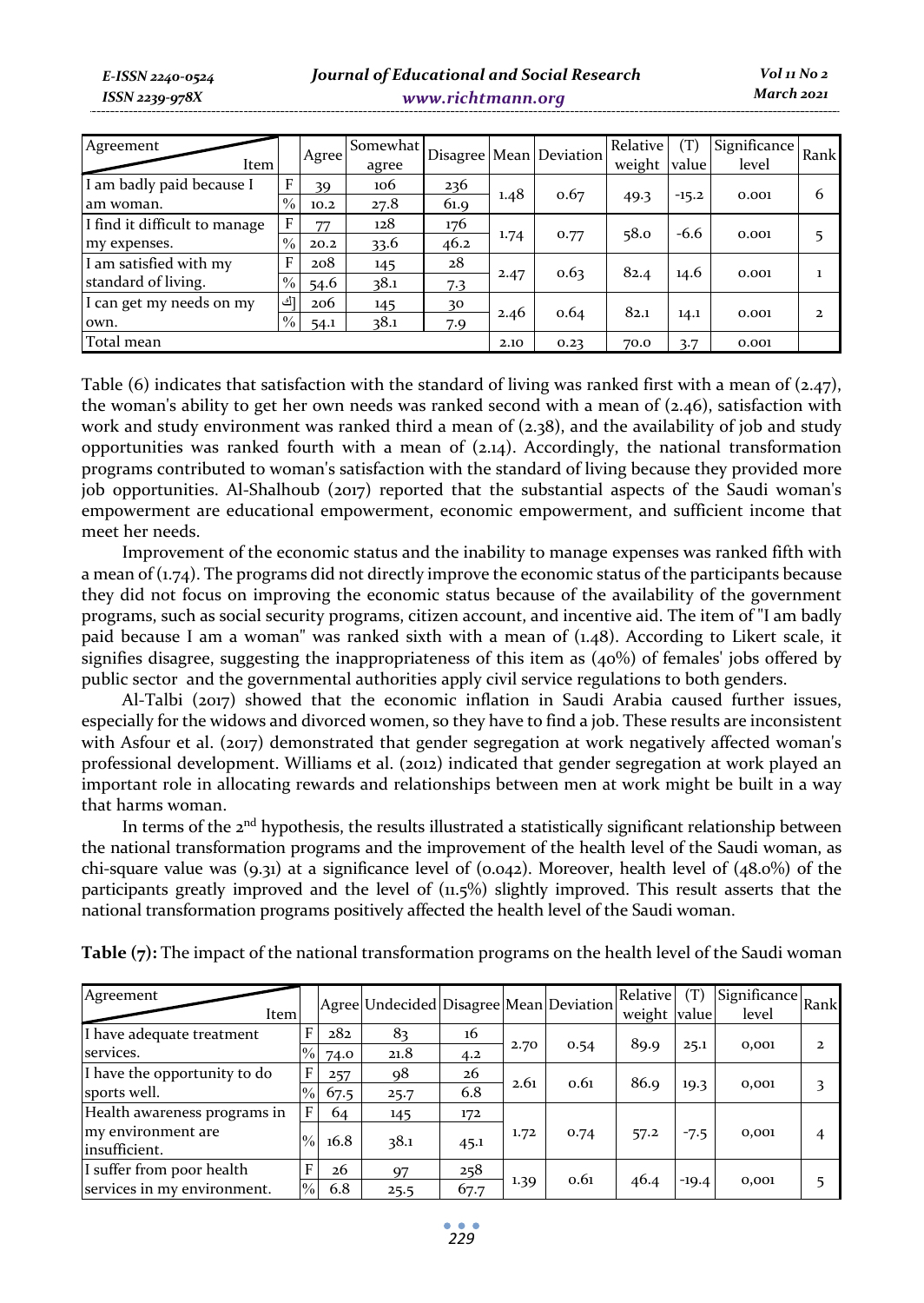*E-ISSN 2240-0524 ISSN 2239-978X*

| Agreement<br>ltem           |               |      | Agree Undecided Disagree Mean Deviation |     |      |      | Relative<br>weight value |       | $(1)$ Significance Rank<br>level |  |
|-----------------------------|---------------|------|-----------------------------------------|-----|------|------|--------------------------|-------|----------------------------------|--|
|                             |               |      |                                         |     |      |      |                          |       |                                  |  |
|                             |               | 295  | 67                                      | 10  |      |      |                          |       |                                  |  |
| My residence is convenient. | $\frac{9}{6}$ | 77.4 | 17.6                                    | 5.0 | 2.72 | 0.55 | 90.8                     | 25.8  | 0,001                            |  |
| Total mean                  |               |      |                                         |     | 2.23 | 0.30 | 74.2                     | 15.02 | 0.001                            |  |

Table ( $7$ ) reveals that the item of "my residence is convenient" was ranked first with a mean of ( $2.72$ ), the item of " I have adequate treatment services" was ranked second with a mean of  $(z,70)$ , the item of "I have the opportunity to do sports well" was ranked third with a mean of (2.61), the item of " health awareness programs in my environment are insufficient" was ranked fourth with a mean of  $(1.72)$ , and the item of " I suffer from poor health services in my environment" was ranked fifth with a mean of (1.39), which suggests that it is classified as disagree.

Accordingly, health aspects of the Saudi woman life are good because her residence is convenient, as well as she has adequate treatment services and has the opportunity to do sports well. Convenient residence as adequate treatment services definitely influence quality of life. These results are consistent with Al-Aqran (2020) that the more sports are practiced, the greater the quality of public health, mental health, and time management. Fallatah et al. (2019) asserted that physical fitness centers that have recently prevailed encouraged woman to have a healthy lifestyle. Furthermore, woman's concern about her physical fitness and beauty, as well as the effect of the social factors encouraged her to go regularly.

In terms of the  $3^{rd}$  hypothesis, the results illustrated a statistically significant relationship between the national transformation programs and the improvement of the social level of the Saudi woman, as chi-square value was (18.69) at a significance level of (0.001). Moreover, social level of  $(38.3%)$  of the participants greatly improved, the level of  $(21.3\%)$  moderately improved, and the level of  $(0.3\%)$  slightly improved. This result asserts that the national transformation programs positively affected the social level of the Saudi woman.

| Agreement<br>Item                                   |               |      | Agree Undecided Disagree Mean Deviation |      |      |      | Relative<br>weight value | (T)  | Significance<br>level | Rank           |
|-----------------------------------------------------|---------------|------|-----------------------------------------|------|------|------|--------------------------|------|-----------------------|----------------|
| I notice a real change for the                      | F             | 269  | 91                                      | 21   | 2.65 | 0.58 | 88.4                     | 21.8 | 0.000                 | $\mathbf{1}$   |
| woman.                                              | $\%$          | 70.6 | 23.9                                    | 5.5  |      |      |                          |      |                       |                |
| My present life is better than                      | F             | 198  | 130                                     | 53   |      |      |                          |      |                       | 5              |
| my past life.                                       | $\%$          | 52.0 | 34.1                                    | 13.9 | 2.39 | 0.72 | 79.4                     | 10.3 | 0.000                 |                |
| I have the opportunity to                           | F             | 219  | 112                                     | 50   |      |      | 81.5                     |      |                       | $\overline{4}$ |
| participate in social activities.                   | $\frac{0}{0}$ | 57.5 | 29.4                                    | 13.1 | 2.44 | 0.71 |                          | 12.1 | 0.000                 |                |
|                                                     | F             | 191  | 142                                     | 48   | 2.38 | 0.70 | 79.2                     | 10.5 | 0.000                 | 6              |
| I get the social support I need.                    | $\frac{0}{0}$ | 50.1 | 37.3                                    | 12.6 |      |      |                          |      |                       |                |
| New transformations                                 | F             | 236  | 120                                     | 25   |      |      |                          |      |                       |                |
| maximized the woman's<br>domestic responsibilities. | $\%$          | 61.9 | 31.5                                    | 6.6  | 2.55 | 0.62 | 85.1                     | 17.6 | 0.000                 | $\mathbf{z}$   |
| The present lifestyle negatively                    | $\mathbf{F}$  | 144  | 143                                     | 94   |      |      |                          |      |                       | 7              |
| affects social relationships.                       | $\%$          | 37.8 | 37.5                                    | 24.7 | 2.13 | 0.78 | 71.0                     | 3.3  | 0.005                 |                |
| Full time job negatively affects                    | F             | 213  | 125                                     | 43   |      |      |                          |      |                       |                |
| woman's life.                                       | $\%$          | 55.9 | 32.8                                    | 11.3 | 2.45 | 0.69 | 81.5                     | 12.6 | 0.000                 | 3              |
| Total mean                                          |               |      |                                         |      | 2.43 | 0.34 | 80.9                     | 24.5 | 0.000                 |                |

**Table (8):** The impact of the national transformation programs on the social level of the Saudi woman

Table (8) shows that the item of " I notice a real change for the woman"" was ranked first with a mean of (2.65), the item of " new transformations maximized the woman's domestic responsibilities"" was ranked second with a mean of (2.55), and the item of " full time job negatively affects woman's life" was ranked third with a mean of  $(2.42)$ . Consequently, these programs improve woman's life.

These results are consistent with Varshney (2019) that the new era ushered a paradigm shift that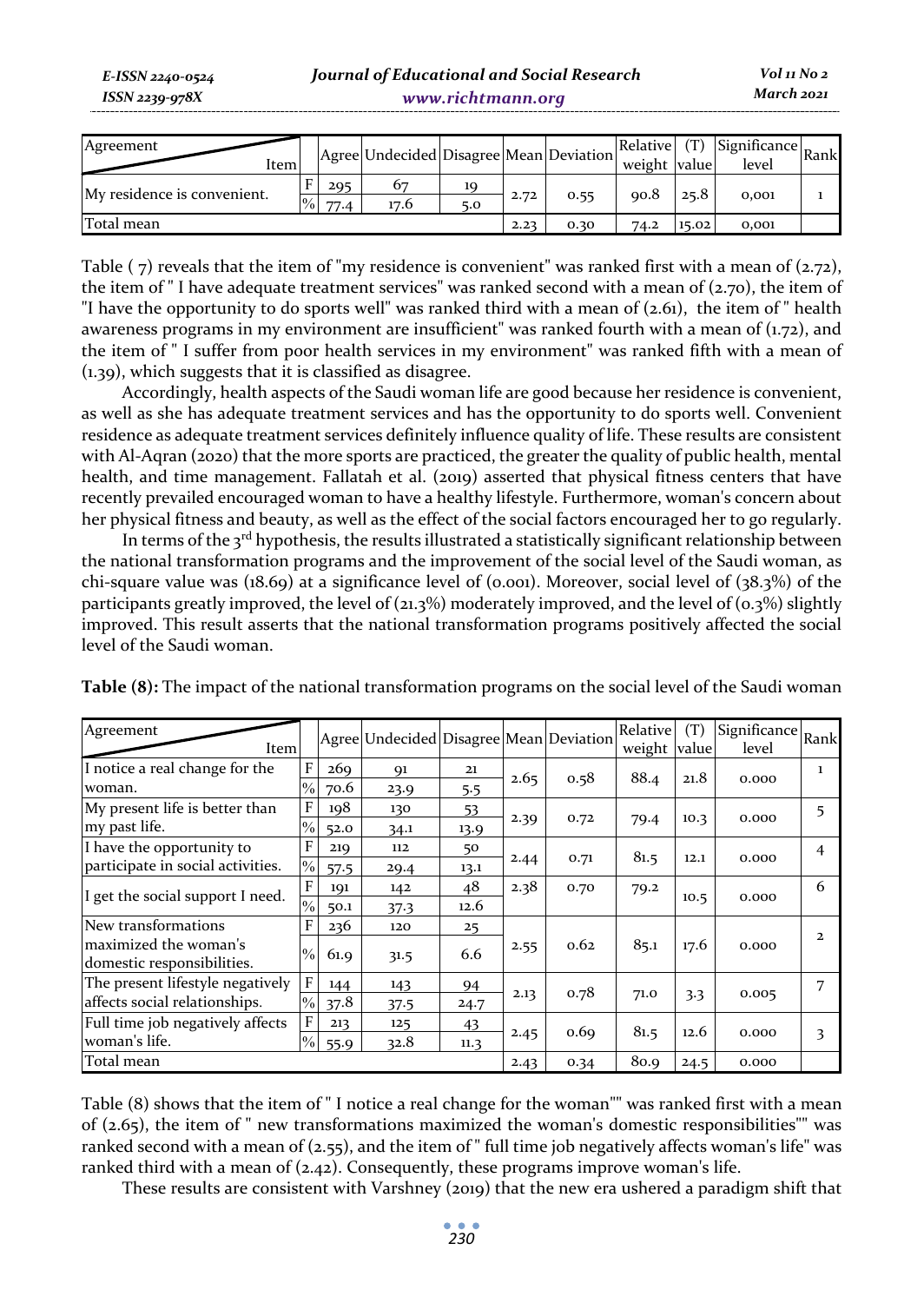beckoned a rising women's empowerment process. Currently, Saudi women are better educated, well informed, and more financially independent. Abu Bakr (2012) indicated a relationship between role conflict and stress among women. Diverse roles and responsibilities lead to a conflict between roles as well as affect the physical and psychological health. The study asserted caring about working women because they are exposed to several problems and disorders. They are also consistent with Salem (2018) that woman's multiple roles cause imbalance between work and home as well as maximize family problems.

Moreover, the item of " I have the opportunity to participate in social activities " was ranked fourth with a mean of ( 2.44), the item of " my present life is better than my past life " was ranked fifth with a mean of  $(2.39)$ , and "I get the social support I need" was ranked sixth with a mean of  $(2.38)$ . This result is consistent with Al-Bakr et al. (2017) that the present generation accepts the change of gender roles and admits woman's rights in education, employment and public activity. Al-Zahrani (2020) showed a correlation between quality of life, social support, and self-efficacy.

This result is consistent with Al-Bakr et al. (2017) that the current generation accepts changing gender roles and accepts women's rights in education, employment and public activity. The item of "the present lifestyle negatively affects social relationships" was ranked seventh with a mean of (2.13). This result is consistent with Al-Shahri (2018) that the woman working in private sector suffers from poor social relations with relatives and friends because of long working hours. Moreover, woman's work and education weakens her social relations.

In terms of the  $4<sup>th</sup>$  hypothesis, the results illustrated a statistically significant relationship between the national transformation programs and the improvement of the rights of the Saudi woman, as chisquare value was (10.91) at a significance level of (0.028). Moreover, rights of (33.9%) of the participants moderately improved, rights of (24.7%) programs improved the rights of the Saudi woman.

| Agreement<br>Item               |               |                       | Agree Undecided Disagree Mean Deviation |      |                  |      | Relative<br>weight value | (T)     | Significance Rank<br>level |              |
|---------------------------------|---------------|-----------------------|-----------------------------------------|------|------------------|------|--------------------------|---------|----------------------------|--------------|
| Now, I can take my own          | F             | 240                   | 121                                     | 20   |                  |      |                          |         |                            | 4            |
| decisions.                      | $\%$          | 63.0                  | 31.8                                    | 5.2  | 2.58             | 0.59 | 85.9                     | 19.1    | 0.000                      |              |
| I consider myself a responsible | F             | 314                   | 57                                      | 10   |                  | 0.46 | 93.3                     | 33.6    | 0.000                      | 1            |
| person.                         | $\frac{0}{0}$ | 82.4                  | 15.0                                    | 6.2  | 2.8 <sub>0</sub> |      |                          |         |                            |              |
| Law considers me fully          | F             | 297                   | 72                                      | 12   |                  | 0.50 | 91.6                     | 29.1    | 0.000                      | $\mathbf{z}$ |
| competent.                      | $\%$          | 78.0                  | 18.9                                    | 3.1  | 2.75             |      |                          |         |                            |              |
| The legal aspect in my life has | $\mathbf{F}$  | 240                   | 123                                     | 18   |                  |      | 86.1                     |         |                            |              |
| become easier than before.      |               | $\frac{0}{0}$<br>63.0 | 32.3                                    | 4.7  | 2.58             | 0.58 |                          | 19.5    | 0.000                      | 3            |
| I do not know all my rights.    | F             | 40                    | 169                                     | 172  |                  | 0.66 | 55.1                     | $-10.2$ | 0.000                      | 6            |
|                                 | $\frac{0}{0}$ | 10.5                  | 44.4                                    | 45.1 | 1.65             |      |                          |         |                            |              |
| Laws pertaining to woman have F |               | 48                    | 178                                     | 155  |                  |      |                          | $-8.13$ | 0.000                      | 5            |
| not been sufficiently enforced. | $\%$          | 12.6                  | 46.7                                    | 40.7 | 1.72             | 0.67 | 57.3                     |         |                            |              |
| Total mean                      |               |                       |                                         |      | 2.35             | 0.30 | 78.2                     | 22.3    | 0.000                      |              |

**Table (9):** The impact of the national transformation programs on the greatly improved, and rights of (2.1%) slightly improved. This result asserts that the national transformation rights of the Saudi woman.

Table (9) indicates that the item of " I consider myself a responsible person"" was ranked first with a mean of (2.80), the item of " Law considers me fully competent" was ranked second with a mean of (2.75), the item of " The legal aspect in my life has become easier than before" was ranked third with a mean of (2.58), and the item of "I can take my own decisions" was ranked fourth with a mean of ( 2.58). Moreover, the transformation programs empowered woman to get her legal rights. Al Awad (2014) demonstrated that woman suffered from subjective, social, and regulatory obstacles that impeded demanding her fundamental rights because of the ignorance of her rights, duties, and fear of the community.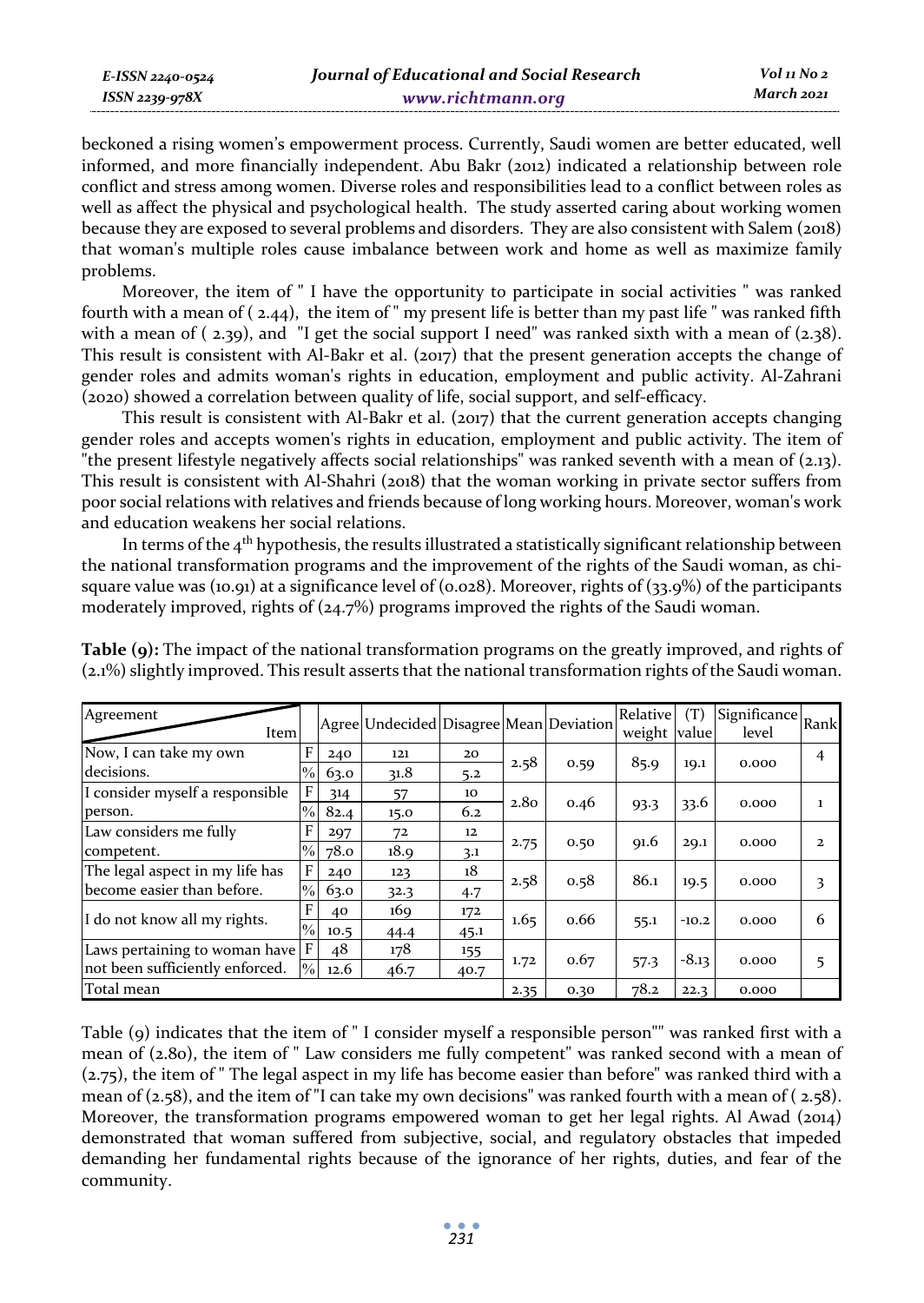*E-ISSN 2240-0524 ISSN 2239-978X Journal of Educational and Social Research www.richtmann.org Vol 11 No 2 March 2021*

Eldoseri (2014) recommended the integration of education about domestic violence into health care curricula to enhance the access and quality of services.The item of "laws pertaining to woman have not been sufficiently enforced" was ranked fifth with a mean of (1.72), and the item of "I do not know all my rights" was ranked sixth with a mean of  $(1.65)$ . These results are consistent with Al-Mutairi (2017) that legal awareness has to be raised among Saudi women and data about woman's rights included in the state's laws and regulations have to be available to prevail legal culture.

**Table (10):** The impact of the national transformation programs on the subjective domain of the Saudi woman's life

| Agreement<br>Item                              |               |      | Agree Undecided Disagree Mean Deviation |      |                  |      | Relative | (T)    | Significance | Rank           |
|------------------------------------------------|---------------|------|-----------------------------------------|------|------------------|------|----------|--------|--------------|----------------|
|                                                |               |      |                                         |      |                  |      | weight   | value  | level        |                |
| I accept change and consider it a part         | F             | 273  | 95                                      | 13   | 2.68             |      |          |        |              |                |
| of my life.                                    |               | 71.7 | 24.9                                    | 3.4  |                  | 0.53 | 89.4     | 24.9   | 0.000        | 3              |
|                                                | F             | 289  | 78                                      | 14   |                  |      |          |        |              |                |
| I can fulfill my self.                         |               | 75.9 | 20.5                                    | 3.7  | 2.72             | 0.52 | 90.7     | 26.9   | 0.000        | $\overline{a}$ |
| My responsibilities cause me more<br>stress.   |               | 92   | 165                                     | 124  | 1.92             | 0.75 | 63.9     | $-2.2$ | 0.000        | $15 \,$        |
|                                                |               | 24.1 | 43.3                                    | 32.5 |                  |      |          |        |              |                |
| Rapid social changes worry me.                 | F             | 84   | 141                                     | 156  | 1.81             | 0.77 | 60.4     | $-4.8$ | 0.000        | 17             |
|                                                | $\frac{0}{0}$ | 22.0 | 37.0                                    | 41.0 |                  |      |          |        |              |                |
| I can control my life decisions                | F             | 207  | 154                                     | 20   | 2.49             | 0.60 | 83.0     | 16.1   | 0.000        | 10             |
|                                                | $\frac{0}{0}$ | 54.3 | 40.4                                    | 5.2  |                  |      |          |        |              |                |
| I find it difficult to manage time.            | F             | 87   | 186                                     | 108  | 1.94             | 0.71 | 64.8     | $-1.5$ | 0.133        | 14             |
|                                                | $\frac{0}{0}$ | 22.8 | 48.8                                    | 28.3 |                  |      |          |        |              |                |
| I feel that my life is significant.            | F             | 265  | 94                                      | 22   | 2.64             | 0.59 | 87.9     | 21.1   | 0.000        | 6              |
|                                                | $\frac{0}{0}$ | 69.6 | 24.7                                    | 5.8  |                  |      |          |        |              |                |
| I feel empowered within my                     | F             | 207  | 150                                     | 24   | 2.48             | 0.61 | 82.7     | 15.3   | 0.000        | 11             |
| community                                      | $\frac{0}{0}$ | 54.3 | 39.4                                    | 6.3  |                  |      |          |        |              |                |
| I have good social relationships.              | F             | 266  | $\alpha$ <sup>8</sup>                   | 17   | 2.65             | 0.56 | 88.5     | 22.7   | 0.000        | 5              |
|                                                | $\frac{0}{0}$ | 69.8 | 25.7                                    | 4.5  |                  |      |          |        |              |                |
| Present circumstances create fear and          | F             | 67   | 177                                     | 137  | 1.82             | 0.71 | 60.5     | $-5.1$ | 0.000        | 16             |
| challenge.                                     |               | 17.6 | 46.5                                    | 36.0 |                  |      |          |        |              |                |
| I got what I expected in life.                 | F             | 113  | 195                                     | 73   | 2.10             | 0.69 | 70.2     | 3.0    | 0.000        | 13             |
|                                                | $\frac{0}{0}$ | 29.7 | 51.2                                    | 19.2 |                  |      |          |        |              |                |
| I feel happy and satisfied.                    | F             | 252  | 117                                     | 12   | 2.63             | 0.54 | 87.7     | 22.6   | 0.000        | 7              |
|                                                | $\frac{0}{0}$ | 66.1 | 30.7                                    | 3.1  |                  |      |          |        |              |                |
| I feel proud of belonging to this<br>community | F             | 314  | 56                                      | 11   | 2.8 <sub>0</sub> | 0.47 | 93.2     | 33.0   | 0.000        | 1              |
|                                                | $\frac{0}{0}$ | 82.4 | 14.7                                    | 2.9  |                  |      |          |        |              |                |
| I have the opportunity to develop and          | $\mathbf{F}$  | 224  | 127                                     | 30   |                  | 0.64 | 83.6     | 15.6   |              |                |
| create.                                        |               | 58.8 | 33.3                                    | 7.9  | 2.51             |      |          |        | 0.000        | $\mathbf Q$    |
| I feel that the quality of my life is          | أف            | 214  | 160                                     | 7    | 2.55             | 0.56 | 85.0     | 19.4   | 0.000        | 8              |
| good.                                          | $\frac{0}{0}$ | 56.2 | 42                                      | 1.8  |                  |      |          |        |              |                |
| I feel psychologically safe.                   | F             | 271  | 94                                      | 16   | 2.67             | 0.55 | 89.0     | 23.6   | 0.000        | $\overline{4}$ |
|                                                |               | 71.1 | 24.7                                    | 4.2  |                  |      |          |        |              |                |
| I enjoy my present life.                       | F             | 170  | 185                                     | 26   | 2.38             | 0.61 |          | 12.2   | 0.000        | 12             |
|                                                |               | 44.7 | 48.5                                    | 6.8  |                  |      | 79.3     |        |              |                |
| <b>Total Mean</b>                              |               |      |                                         |      |                  | 0.30 | 81.5     | 28.8   | 0.000        |                |

Table (10) shows that the items of "I feel proud of belonging to this community", "I can fulfill my self", "I accept change and consider it a part of my life", and "I feel psychologically safe" was ranked first, second, third, and fourth, respectively. This result demonstrated that woman's life improved in the subjective domain, which provides well-being.

Al-Malihan (2019) indicated that the obstacles that impeded woman's empowerment in administrative work involved the woman's control by the breadwinner, the negative view of the community, lack of accepting woman as an administrative official, and weak legislations that allow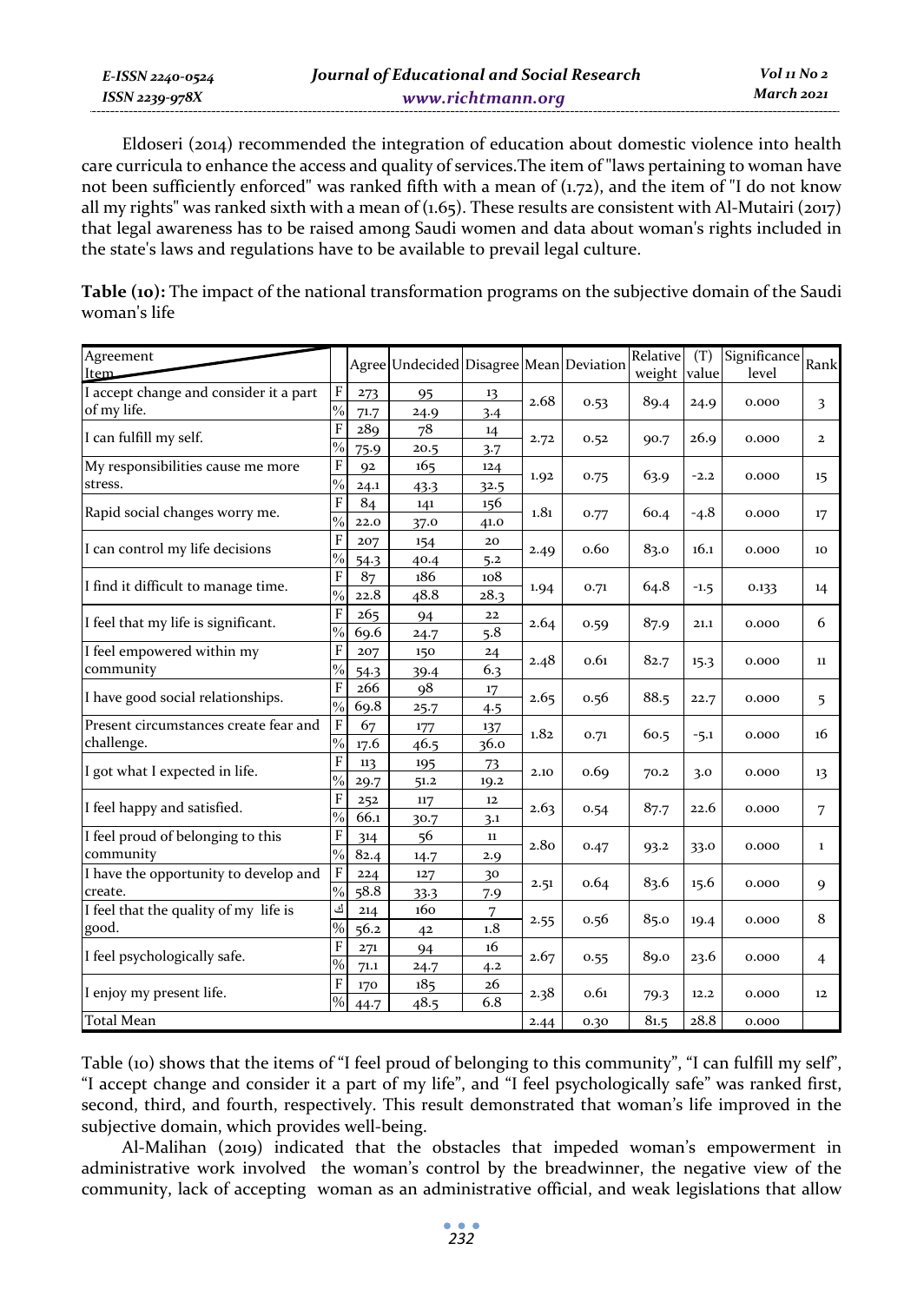woman to have administrative work. Eid (2018) indicated that several obstacles impeded holding leadership positions by the woman. Furthermore, woman enjoyed more psychologically security an due to the community changes supported by strong government's policies. Thus, woman had more protection, security, justice, freedom and equality than before.

The items of "I enjoy good social relationships", "I feel that my life is significant", "I feel happy and satisfied", and "I feel that the quality of my life is good" came in the following positions. The items of "I have the opportunity to develop and create", I can control my life decisions", "I feel empowered within my community", and "I enjoy my present life" was ranked ninth to twelfth. This result indicated that national transformation programs greatly reinforced satisfaction with the community and selfreliance among Saudi women due to granting them their rights. Al-Haj and Al-Nasser (2018) illustrated that woman was aware of glass ceiling problem and how to overcome it, as well as the effectiveness of the government's efforts to overcome it and promote woman empowerment.

The items of "I got what I expected in life", "I find it difficult to manage time", my responsibilities cause me more stress", "present situations create me fear and challenge", and "rapid social changes worry me" was ranked last. It is noticeable that the items signify an imbalance in some aspects of the quality of life, such as difficulty in managing time, feeling afraid, stress, and anxiety about the speed of change. These results are consistent with Al-Shalhoub (2017) that the Saud woman strongly needs rehabilitation (education and training) and social needs. Some women feel this because the change is rapid and they will not be able to adapt to it at the same speed as the response to the variables varies according to personality, education, culture, and the environment. The results are also consistent with Alsuwaida (2016) that the government's policies have empowered woman, but she still needs the opportunities to succeed and achieve an independent life that keeps pace with the rapid social change.

In terms of the  $5<sup>th</sup>$  hypothesis, the results illustrated a statistically significant relationship between the national transformation programs and woman's self-reliance, as chi-square value was (21.44) at a significance level of (0.000). Moreover, the programs moderately affected self-reliance of (48.6%) of the participants, greatly affected (13.6%), and slightly influenced (14.7%). Accordingly, the programs reinforce the Saudi woman's self-reliance.

In terms of the 6<sup>th</sup> hypothesis, the results showed a statistically positive significant correlation between the national transformation programs and the increased satisfaction ( self, life, and community). Values of Pearson correlation were (0.770), (0.261), and (0.261) at a statistically significant level less than (0.05). In terms of the  $7<sup>th</sup>$  hypothesis, the results showed a statistically positive significant correlation between the national transformation programs and quality of life. Values of Pearson correlation were  $(0.308)$ ,  $(0.161)$ , and  $(0.129)$  at a statistically significant level less than  $(0.05)$ .

#### **10. Discussion**

National transformation programs changed the life of (75.6%) of participants. The most influential programs allowed the woman to drive a car, changed the regulations of civil affairs; travel documents and work, participation in decision-making, holding leading positions, and enacting laws against harassment, violence and abuse. In terms of the impact of the programs on the objective domain, the programs greatly affected health, social and human rights levels. In addition, openness of the Saudi community to the world and its culture raised the level of health education, especially among women. Women practiced sports because they had much free time and to improve to keep their health and beauty. Hence, girls practiced sports at schools and women's clubs became accessible.

Social aspect was ranked second as the woman observed a real change in her life, which became better than before. In addition, she had social support and participated in social activities. Driving a car and enacting laws against harassment facilitated mobility. Thus, several families allowed woman to form social relationships. Currently, youth accepts the change of woman's role more. Rights aspects was ranked third because woman considered herself a responsible person, law considered her fully qualified competent, legal aspect in her life became easier than before, and she could determine her own destiny. On the other hand, the programs moderately influenced the economic aspect because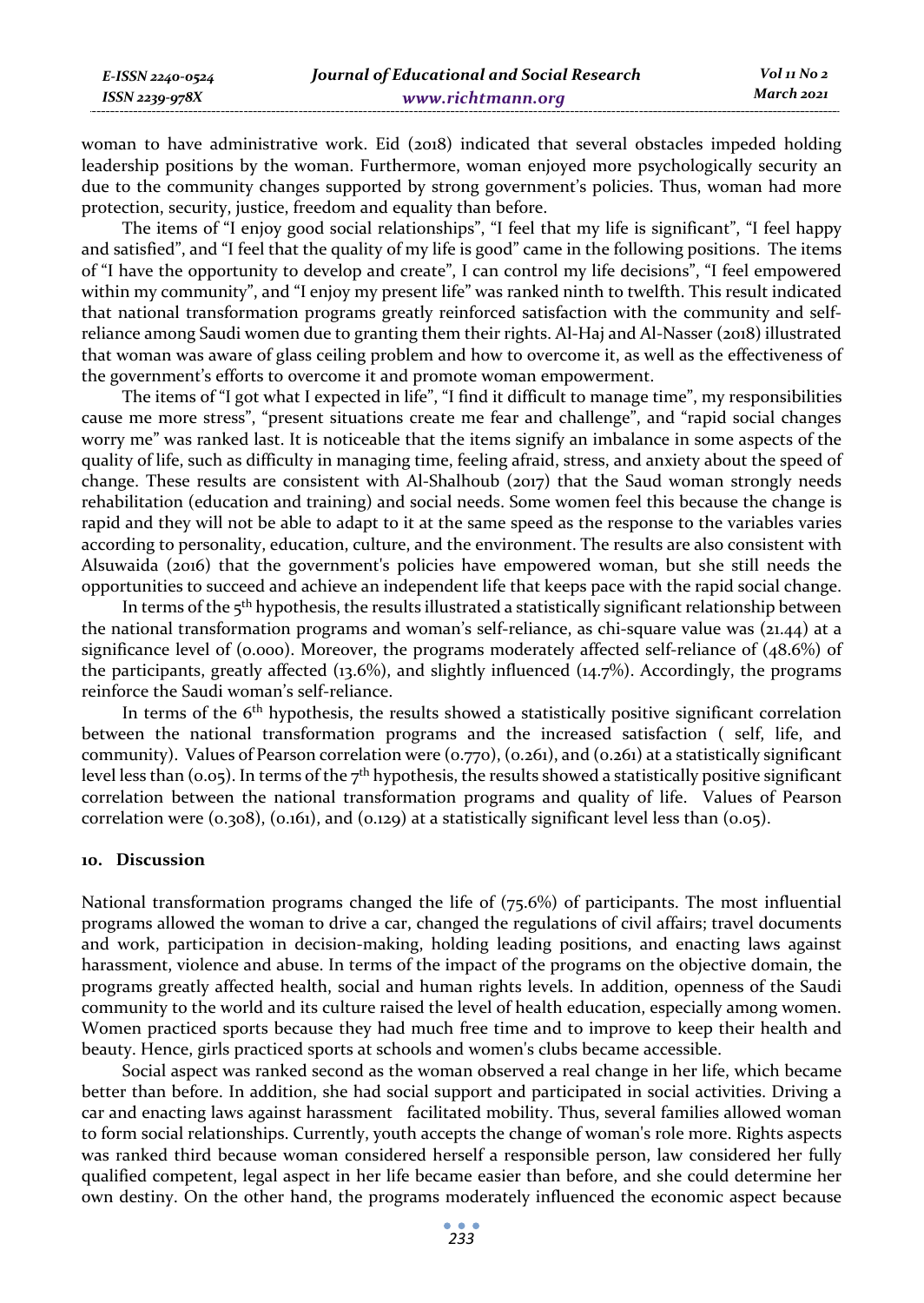they did not aim to provide direct economic support. Numerous economic programs provide support, while these programs are developmental. They also aim to strengthen and support woman to improve her standard of living on her own. The state provided her the opportunity and mechanisms to improve her economic status indecently. The positive impact of these programs will be evident in poverty combat in the future.

Concerning the effect of the programs on the subjective aspect, woman had further independence and empowerment. They also modified the material and social environment, introduced the human resources approach, and changed laws and regulations to meet her needs and develop her potentials. This change is an indication of the quality of life.

Moreover, they reinforced woman's satisfaction with the community due to the improvement of her life, obtaining rights and equality with men. She has become more self-reliant, which indicates that the quality of life has improved. Better material status and well-being, satisfaction of needs, satisfaction with life, sense of life significance, positive physical health, and well-being are the fundamentals of the quality of life. Craig (2010) stated that quality of life comprises (The 3 B's):

- Being (physical, psychological, and spiritual)
- Belonging (spatial, social, and community)
- Becoming (practical, recreational, and developmental)

Furthermore, they enhanced the sense of psychological security, so woman's sense of quality of their life increased. Her life became better due to the community changes, which the government supports. Although she could higher level of life quality in the subjective and objective domains, she feels worried and scared because rapid changes cause fear of the unknown. To overcome these fears, woman needs family and community support, as well as rehabilitation and training to acquire life skills, which help face difficulties, solve problems, and improve her life.

#### **11. Recommendations**

*E-ISSN 2240-0524 ISSN 2239-978X*

The study recommends designing a national strategy for legal awareness at the local level to implement specialized outreach campaigns in all administrative regions to inform the community members groups with their different educational and social levels of their rights and duties. Establishing legal initiatives using social media to offer legal counsel and explain the regulations that should be implemented by law specialists. Legal awareness at schools and universities should be increased, as well as integrating legal awareness into secondary and university courses. Students should know laws and rights as well as how to claim rights.Developing community awareness of the importance of science, technology, engineering and mathematics education for girls as a foundation of knowledgebased economy.

Furthermore, providing an educational environment that enhances knowledge economy and preparing universities to support giftedness and creativity. Increasing the adoption of STEM system, which integrates science; technology; engineering and mathematics, to prepare Saudi women for future jobs and achieve global competitiveness in cognitive and industrial economy. Attracting and qualifying competent women in the field of digital transformation and stimulating their effective participation in labor market. Moreover, private sector should implement community initiatives funded by banks and private sector institutions to develop the scientific, intellectual and economic capabilities of the Saudi woman to be able to successfully handle the present phase.

Additionally, establishing appropriate channels and using effective methods that help identify and solve the problems and obstacles facing the Saudi working woman. Scientific researches have to evaluate the present phase, define the future vision, and benefit from global experiences in empowering woman. Furthermore, universities and bodies concerned with women's affairs should implement creative and effective programs to raise awareness of empowerment and its cultural as well as economic domains, and correct any misconceptions concerning women's roles. Coordination between the public and private sectors to develop policies that help the woman hold new jobs, which benefit the Saudi economy and goals of Saudi Vision 2030.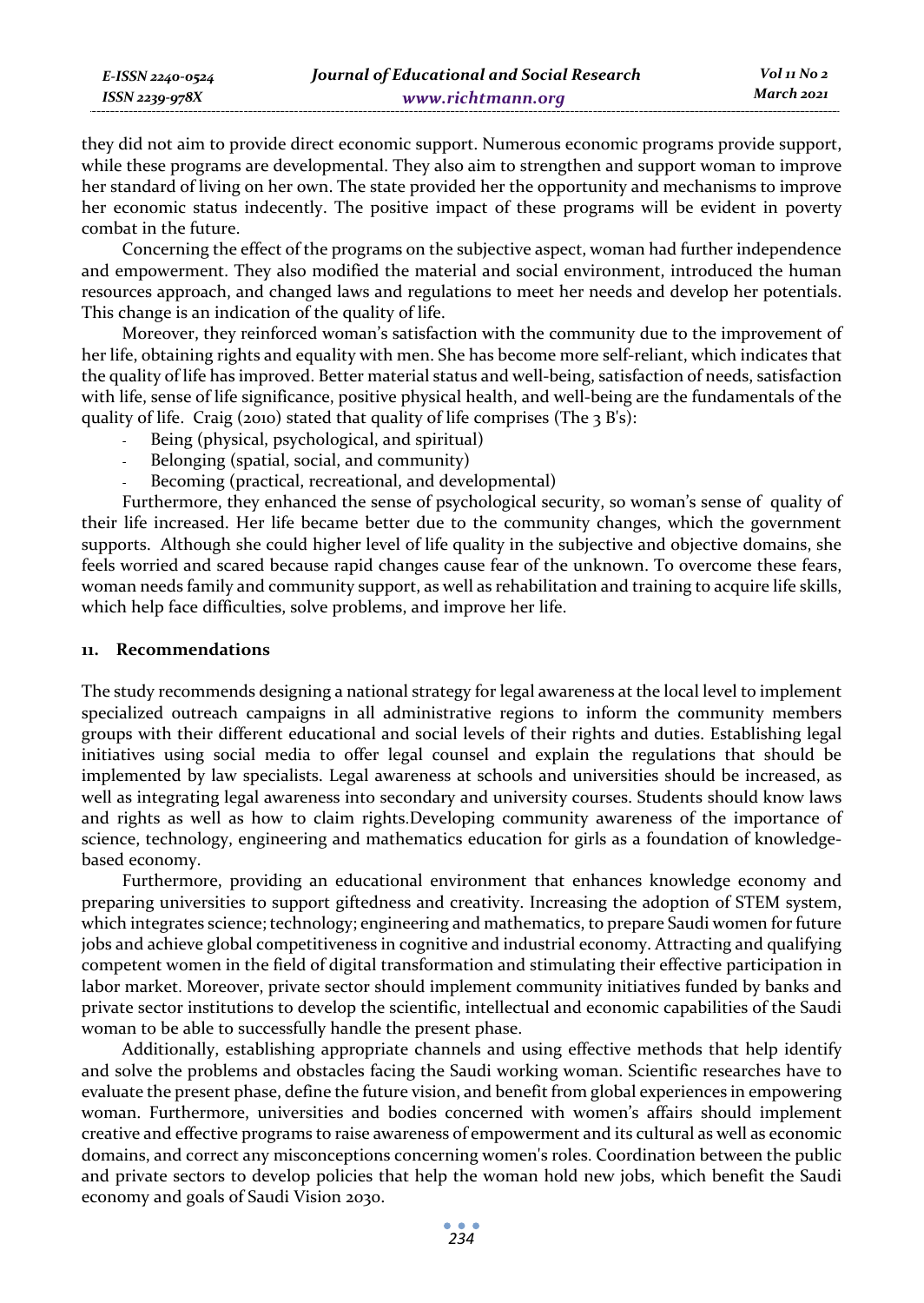#### **12. Acknowledgemnt**

The author would like to thank the Center for Promising Research in Social Research and Women's Studies Deanship of Scientific Research at Princess Nourah bint Abdulrahman University for funding this Project in 2020.

## **References**

- Ab-Alkhail, J.M. (2017). Women and leadership: Cchallenges and opportunities in Saudi higher education. *Career Development International, 22* ( 2), 165-183.
- Abdelatif, R. (2010). *Professional practice of social work in the institutions of community organization*. Alexandria: Dar Al-Wafa for Publishing and Distribution.
- Abu Bakr, A. (2012). Conflict of roles and stress for working women: A field study. *Umm Al-Qura University Journal of Social Sciences, 5* (1), 5-11.
- Al-Aqran, A.(2020). Practice of sports activities and their relationship to the quality of life among university students. *International Journal of Humanities and Social Sciences,* (12), 137-163.
- Al-Asfour, A., Tlaiss, H. , Khan, S., & Rajasekar, J. (2017). Saudi women's work challenges and barriers to career advancement. *Career Development International, 22* ( 2), 184-199. Retrieved from https://doi.org/10.1108/CDI-11-2016-0200.
- Al-Awad, N. (2014). *Obstacles to woman empowerment of her legal rights in Saudi Arabia*. Center of Promising Social Researches and Woman's Studies, Princess Nourah Bint Abdulrahman University, Riyadh.
- Al-bakr, F., Bruce, E. R., Davidson, P. M., Schlaffer, E., & Kropiunigg, U. (2017). Empowered but not equal: Challenging the traditional gender roles as seen by university students in Saudi Arabia. *FIRE: Forum for International Research in Education, 4* (1), 52-66. Retrieved from http://dx.doi.org/10.18275/fire201704011083.
- Albasri, W. (2019). *Saudi women in universities' leadership positions: A study of the "Glass Ceiling" phenomenon* (Ph.D. dissertation). Edgewood College.
- Al-Ghamdi, M.(2016). Psychological security and its relationship to quality of life. *Journal of Banha Faculty of Education, 27* (108) 183-235.
- Al-Ghofaily, L. (2019). Women Leadership in Higher Education in Saudi Arabia. *International Journal of Social Sciences, 8*(2), 14-32.
- Al-Haj, A. & Al-Nasser, N. (2018). Working woman's perception of the problem of glass ceilings in the kingdom of Saudi Arabia. *University of Sharjah Journal for Humanities and Social Sciences, 15* (2), 170-201.
- Al-Karkhi, K.(2011). *Quality of life and mental health*. Jordan: Dar Al Massira.
- Al-Malihan, A. (2019). Woman empowerment in administrative work in Saudi community. *Al-Manara Journal for Legal and Administrative Studies*, 115-77.
- Al-Mutairi, S. (2017). Methods of enhancing woman's awareness of reducing the phenomenon of violence against her. *Paper presented at the Conference of Promoting the Role of Saudi Women in the Community Development in Light of the Kingdom's Vision 2030*, 251-267, Jouf University, Saudi Arabia.
- Al-Sahli, H. (2015). Quality of life and its relationship to the psychology of optimism and pessimism among Saudi women in light of some demographic variables. *Jisr Journal*, 2(1), 1-18. Global Institute for Study and Research, London.
- Al-Saigh, N. (2013.A suggested strategy for Saudi women's participation in decision making. *Journal of Arab Studies in Education and Psychology, 2* (47), 11-56.
- Al-Shalhoub, H. (2017). Domains of Saudi women's empowerment. *Arab Journal for Security Studies, Naif Arab University for Security Sciences, 33* (70), 1319-1241.
- study. *Journal of Social Sciences*, (7) 27-38. Arab Democratic Center, Berlin, Germany.
- Alsuwaida, N. (2016). Women's Education in Saudi Arabia. Journal of International Education Research, *12*(4), 111- 118.
- Al-Talbi, E. (2017). Economic inflation and its impact on Saudi Women. *Paper presented at the Conference of Promoting the Role of Saudi Women in the Community Development in Light of the Kingdom's Vision 2030*, 379-391, Jouf University, Saudi Arabia. Retrieved from http://vrgs.ju .edu.sa / Conferences / 1.pdf.
- Al-Zahrani, G. & Al-Hamami, T. (2018). Obstacles facing Saudi woman in achieving her developmental role and how to overcome them. Paper presented at the 1st Conference of Saudi Women's Studies, Princess Noura Bint Abdulrahman University in Riyadh.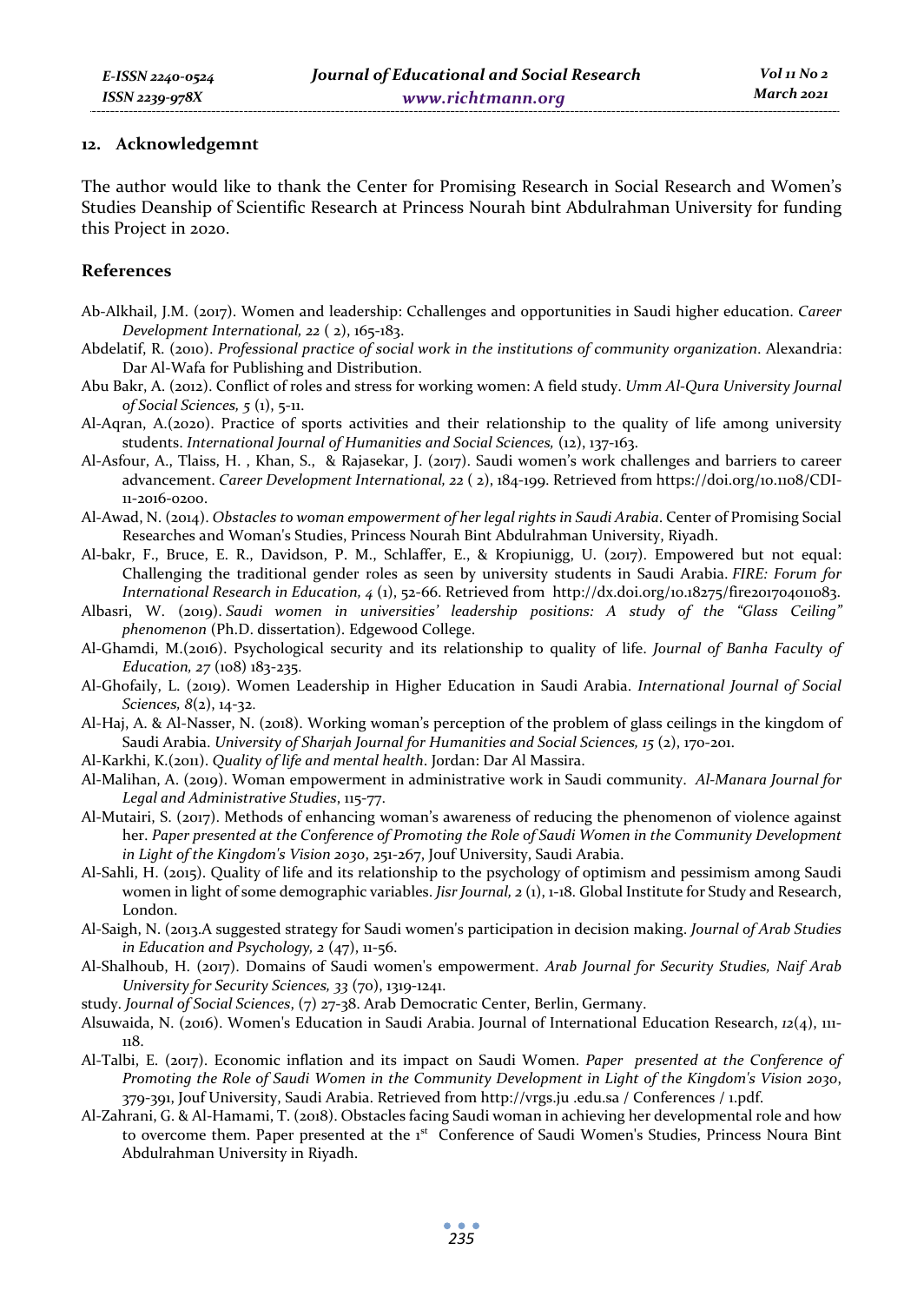- Al-Zahrani, S.(2020). Social support and self-efficacy and their relationship to quality of life in a sample of university students in Jeddah Governorate. *King Abdulaziz University Journal, Arts and Humanities, 28* (2), 203-183.
- Badawi, A. (2017). Violence against woman in Saudi community: A field study on battered women in the city of Riyadh. *Journal of the Faculty of Education, Al-Azhar University, 1* (173), 446-498.
- Bhattacharya, S. (2014). Measurement of women empowerment: An alternative approach. *International Journal of Business Quantitative Economics and Applied Management Research*, *1*(6), 86-98.
- Craig A. (2010). *Work-related quality of life*. Health Research Consultation Center, Oxford University Press.
- Eldoseri, H. M., Tufts, K. A., Zhang, Q., & Fish, J. N. (2014). Adverse health effects of spousal violence among women attending Saudi Arabian primary health-care clinics. *Eastern Mediterranean health journal, 20* (11), 717-725.
- Eid, H.(2018). Empowering women to hold leadership positions at Saudi universities in light of Vision 2030: *Proposal presented at the 1st Conference of Saudi Women's Studies*, Princess Noura Bint Abdulrahman University, Riyadh. Retrieved from https://www.pnu.edu.sa/ar/Deanship/Research/ResearchCenter/FCSWS /Documents/1092019/CVBook.pdf
- Fallatah, B.A., Seok-Pyo, H., & Alsaleh, B.N. (2019). Recreational physical activity participation among women in Saudi Arabia. *Journal of Human Sport and Exercise, 14*(1proc), S84-S91. ://doi.org/10.14198/jhse.2019.14.Proc1.10.
- Gitterman, A., & Germain, C. B. (2008). *The life model of social work practice: Advances in theory and practice*. Columbia University Press.
- Gorondutse, A. H., Hilman, H., Salimon, M. G., Alajmi, R., Al Shdaifat, F. H., & Kumaran, V. V. (2019). Establishing the effect of government support on the relationship between gender egalitarian and women leadership effectiveness among public universities in KSA. *Gender in Management: An International Journal*, *34* (4), 306- 325. Retrieved from https://doi.org/10.1108/GM-06-2018-0067.
- Habib, G. & Hanna, M. (2016). *Theories and models of professional intervention*. Alexandria: Modern University Office.
- Hamza, A. (2017). Sexual harassment against woman. *Journal of Psychological Counseling, Faculty of Education, Ain Shams University, Egypt, 1* (50), 219-286.
- Ibn Manzoor, M. (1970). *Lisan Al-Arab*. Beirut: Dar Sader.
- Kattan, M. M., de Pablos Heredero, C., Botella, J. L. M., & Margalina, V. M. (2016). Factors of successful women leadership in Saudi Arabia. *Asian Social Science, 12*(5), 94-107.
- Khalil, M. (2010). *Social safety and improving the quality of life of the poor*. Alexandria: Modern University Office.
- McLaughlin, H., Uggen, C., & Blackstone, A. (2017). The economic and career effects of sexual harassment on working women. *Gender & Society, 31*(3), 333–358. Retrieved from https://doi.org/10.1177/0891243217704631.
- Mubarak, B.(2012). Quality of life and its relationship to social behavior among late married women. *Journal of the Faculty of Arts, University of Diyala,* (99), 714-771.
- Rebecca, R. (2000). Quality of life research unit. http//: www. U Toronto. ca (910) unit htm.
- Sabir, A., & Zenaidi, K. (2019). Saudi Arabia Reforms: The Changing Face of Saudi Women at Workplace with a Vision of 2030. *American Journal of Management Science and Engineering, 4*(1), 1-7.
- Reine, G., Lançon, C., Di Tucci, S., Sapin, C. and Auquier, P. (2003), Depression and subjective quality of life in chronic phase schizophrenic patients. Acta Psychiatrica Scandinavica, 108: 297- 303. https://doi.org/10.1034/j.1600-0447.2003.00132.x
- Salem, F. (2018). A sociological view of the determinants of improving the quality of life for working woman. *Journal of Social Work, Egyptian Association for Social Workers, 3* (60), 219-302.
- Schalock, R. L. (2004). The concept of quality of life: what we know and do not know. *Journal of intellectual disability research*, *48*(3), 203-216.
- Shamlawi, H. & Al-Heit, N.(2019 AD). Determinants of Arab Woman empowerment. *Journal of Humanities and Social Sciences, 1* (64), 48-66.
- Shoukair et al.(2018). Domains of enhancing the entrepreneurial role of the Saudi businesswomen. *Islamic University Journal of Economics and Business Studies,26* (4), 206-231.
- Swigonski, M. E., & Raheim, S. (2011). Feminist contributions to understanding women's lives and the social environment. *Affilia*, *26*(1), 10–21. https://doi.org/10.1177/0886109910392517
- The High Level Political Forum (2018).*Towards sustainable development in the Kingdom of Saudi Arabia*. New York. Retrieved from https://sustainabledevelopment.un.org/content/documents/20233SDGs\_Arabic\_Report \_972018\_FINAL.pdf.
- The National Family Safety Program. *Domestic violence and child abuse in Saudi Arabia*. Retrieved from http://nfsp.org.sa/ar/awareness/DocLib/a.pdf.
- Varshney, D. (2019). The Strides of the Saudi Female Workforce: Overcoming Constraints and Contradictions in Transition. *Journal of International Women's Studies, 20* (2), 359-372.